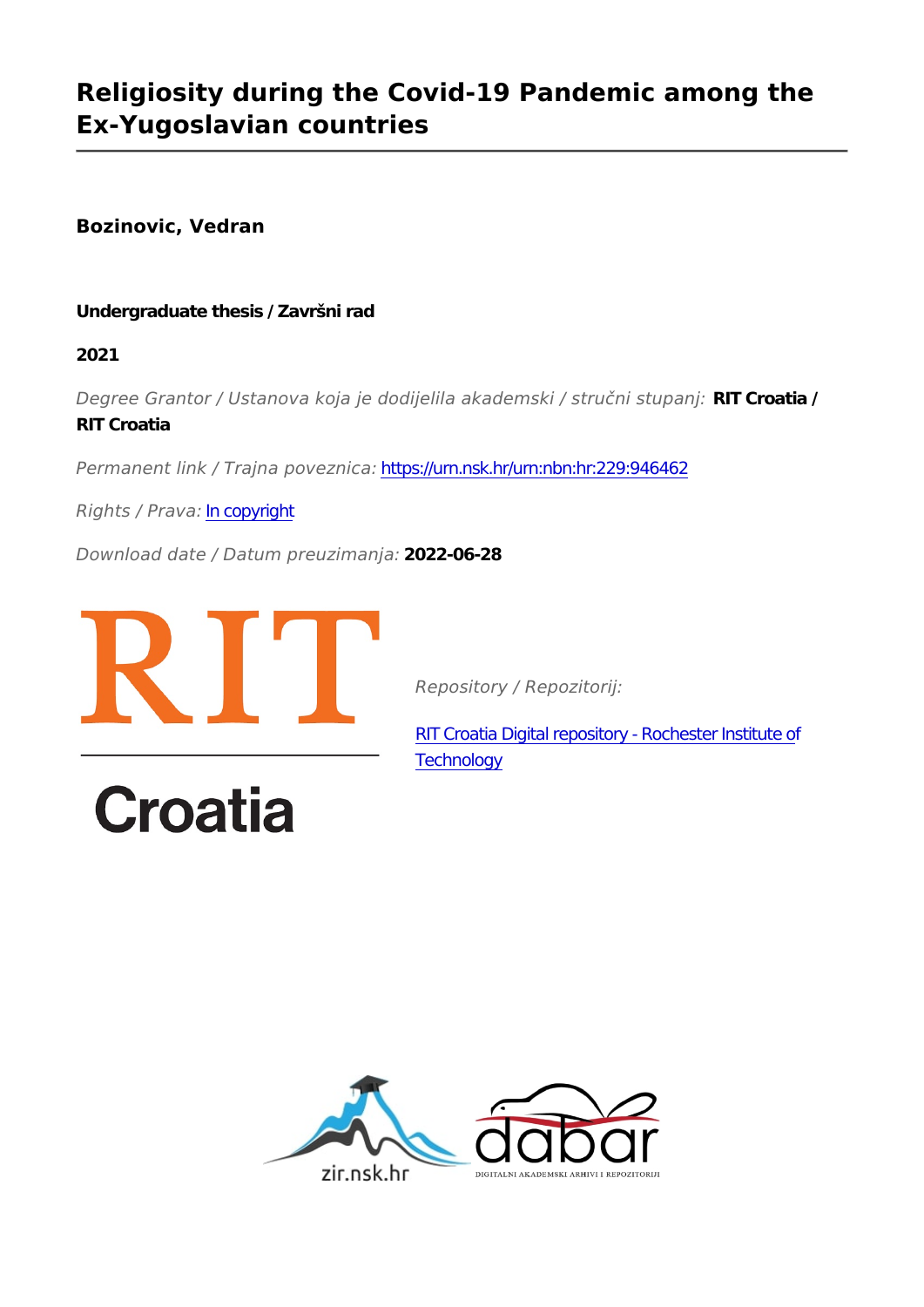**Religiosity during the Covid-19 Pandemic among the Ex-Yugoslavian countries** 

Vedran Božinović

Rochester Institute of Technology Croatia

HSPT 490 - Senior Capstone Project

Prof. Vanda Bazdan

May 03,2021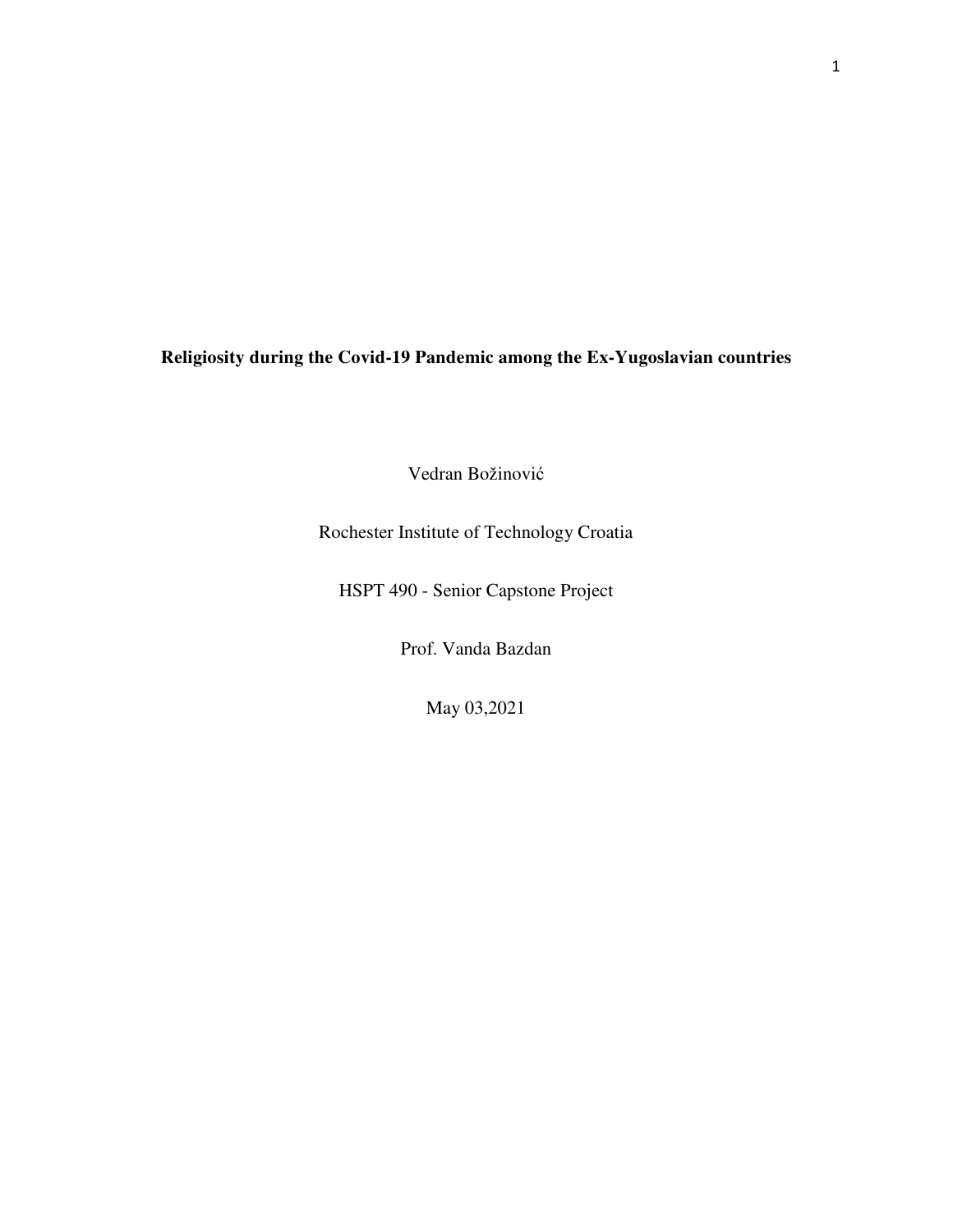#### **Abstract**

Throughout history, a common phenomenon during times of drastic and unpredictable catastrophes is that people turned to religion. This is called religious coping. The case is the same during the Covid pandemic as several studies have been conducted in Europe that prove this hypothesis. The same question was posed for the Balkan area and the Ex-Yugoslavian countries. A survey was distributed with 396 responses from these countries. The number of people that actively prayed was staggeringly low at a total of 27 participants making up a total of 6.8%. However, the same pattern that was noticed in previous studies can also be noticed here as out of the 27 participants that actively prayed before the pandemic, a total of 21 stated that they have prayed more during the pandemic. These participants also stated that their faith had helped them during the pandemic, which suggests religious coping.

*Keywords: Covid-19, religion, religious coping, Balkan, Ex-Yugoslavia*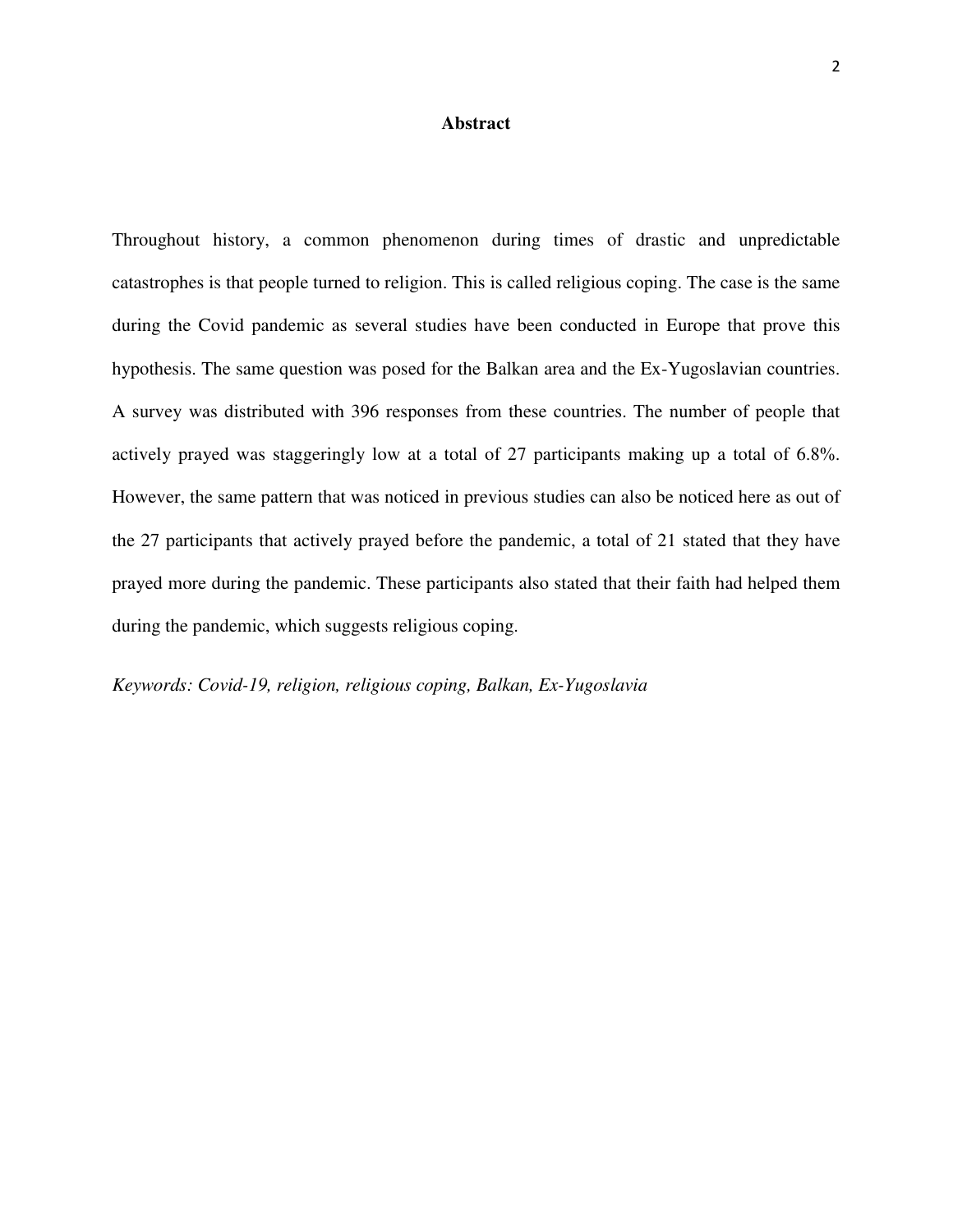#### **Religiosity during the Covid-19 Pandemic among the Ex-Yugoslavian countries**

#### **History**

More than four out of five people on earth believe in God (Bentzen, 2018). There are major differences between religiosity not only from country to country, but also from province to province. For example, we can see that there is only 20% of people that believe in God in China whereas this number increases to 100% in Algeria and Pakistan. We can also see that in the Shanghai province in China there is only 2% of believers which contrasts the 60% in the Fujian province (Leiden, 2021)

 Individuals tend to turn to religion in times of unpredictable life events. There is scientific proof that individuals who experience earthquakes and similar drastic events become more religious, especially in areas that are rarely hit. The effect of any earthquake on the land can last anywhere between 3-12 years, but the impact on people's religiosity can be so impactful that it spans across many generations (Bentzen, 2018). The research done on this topic also shows that religion is used as a psychological coping mechanism to help people understand and deal with unpredictable life events. Since it is proven that these unpredictable disasters increase religiosity across all religions, this can be viewed as a confirmation of the theory presented by scholars such as Karl Marx and Sigmund Freud that all religions provide a coping mechanism. However, religion doesn't only serve the purpose of helping people through troubled times. People believe that religion helps them by showing which virtues are important to have in societies which creates good morals. It also has a high influence over many political systems in many different societies. It is also believed that religion is an agent of socialization and promotes social control (Sunil, 2011). People also tend to cope with the deaths of their close ones by using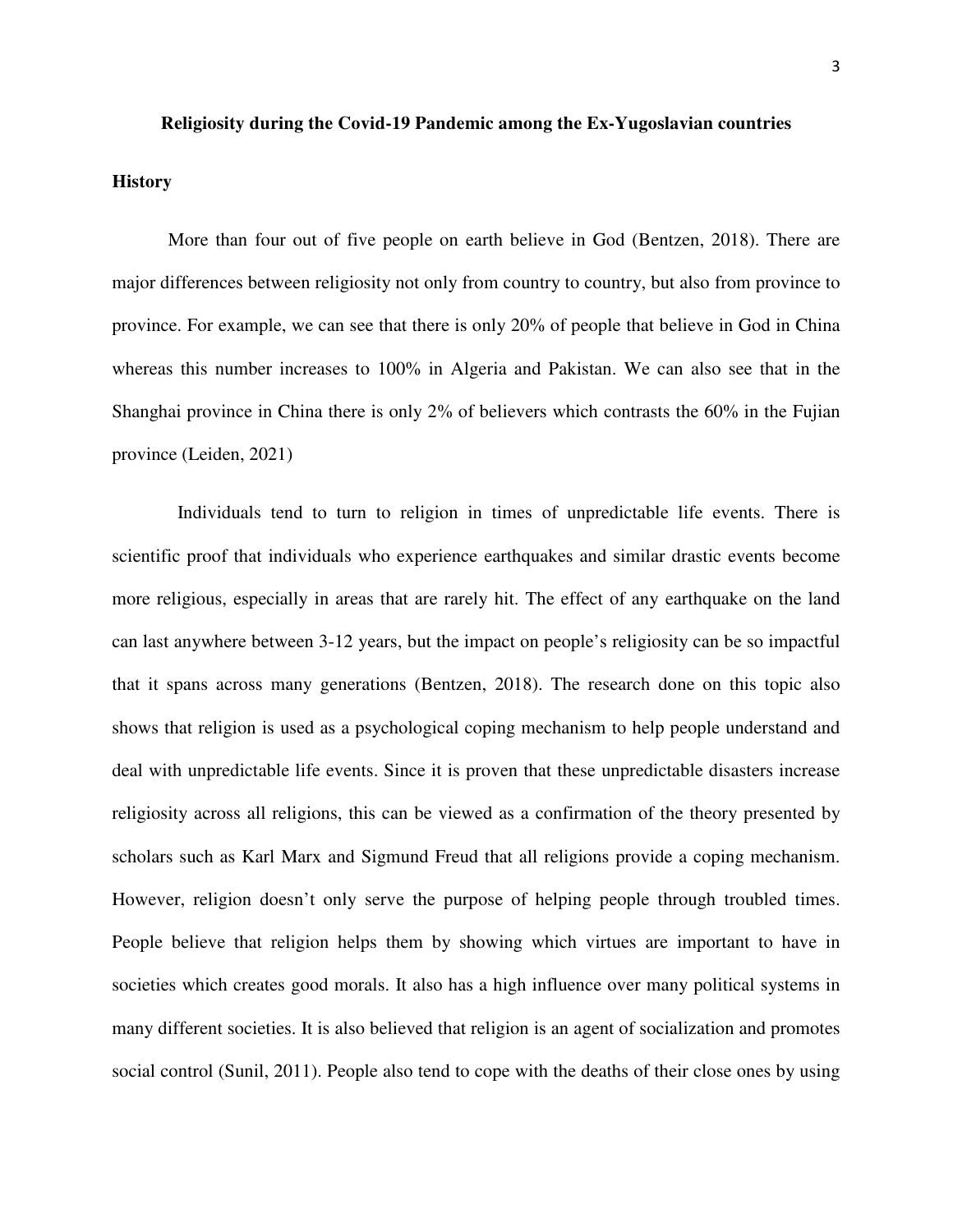religion in the sense that it creates a form of symbolic immortality which gives them hope in the face of the certainty of death (Jonas, 2006). However, for the purposes of this paper, I will only use research which highlights the changes in religiosity during times of great turmoil. Research shows that provinces and cities that are not directly hit by catastrophes can also experience a high increase in religiosity. It is shown that people in neighbouring areas use religion as a stress relief tool as well. An interesting detail is that predictable events such as tropical storms which can have the same devastating results do not increase religiosity (Bentzen, 2018). People from different economic groups and education levels all respond the same way to disasters. This can be interpreted that different people from different groups all have the same psychological needs even if their needs differ from an economical standpoint. Religious coping, therefore, becomes the main reason why people believe in God and becomes one of, if not the only reason why religion persisted throughout the ages and outlived the claims made by certain scholars that it would die out. Some of the examples of these unpredictable disasters include: The fact that historical proof shows that natural disasters were strictly viewed by all people as a message from God/Gods up until the Enlightenment period; Church attendance increased by 50% in the US states that were hit by catastrophic earthquakes in 1811-1812, in contrast to the rest of the states that saw only a 1% increase (Rafferty, 2008); The same results are seen in the great Mississippi flood of 1927 (Hansen, *et al*, 2016); After Indonesia was hit by a tsunami in 2004, the entire Aceh province remains under the enforced sharia law. Many of the Muslim leaders in Aceh viewed this catastrophe as Gods divine punishment for "ungodly living"(Lee, 2014); a significant number of people converted to religion in New Zealand after the 2011 earthquake. This number was drastically bigger in the Christchurch region which was hit the hardest, in contrast to the other four regions (Sibley, 2012).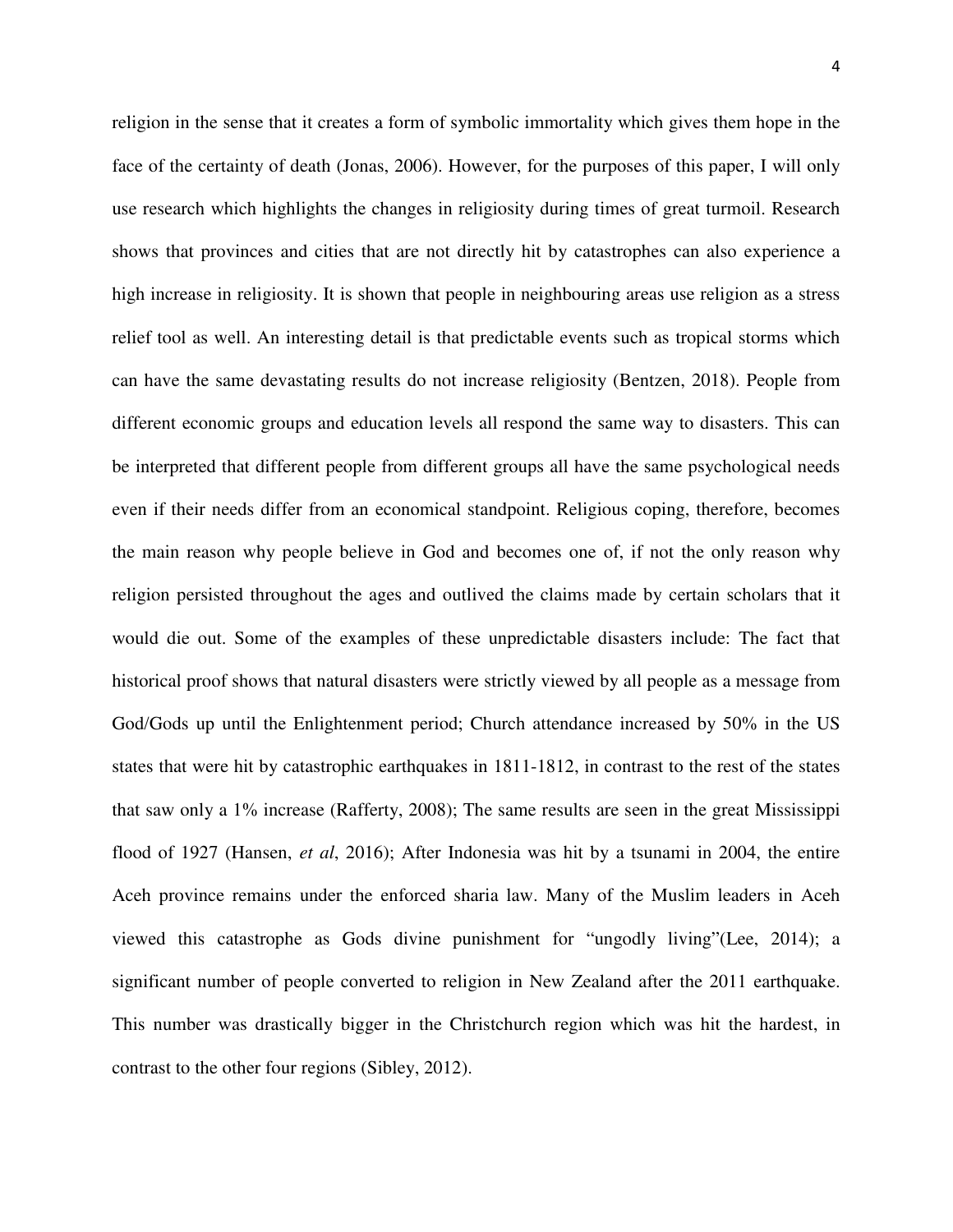#### **COVID-19**

The corona virus pandemic has affected every single aspect of people's lives. It has changed the way we behave, the way we work, study and go about our daily lives (Bentzen, 2020). Along with causing millions of deaths around the world, it has also severely affected the economy and has forced a big number of people into poverty. The pandemic of the corona virus is no exception when it comes to people finding comfort in religion. Just like the cases we have mentioned beforehand, there has been an increase in religious practices around the world. Using research by collecting data from Google trends we can see that there has been a significant increase in searches for prayer and similar terms (Bentzen, 2020). This increase was so significant that it broke all time records in most of the countries the samples were taken from. As we could see throughout history, unpredictable and catastrophic events such as these increase the demand for religion. As before, we can see that this demand spans across all levels of income, all creeds, ethnicities, ages and sexes. The epidemic has shaken societies and completely changed people's lifestyles and the way they operate. It can also have an effect on our societies for years to come. While observing the way people are behaving during this crisis, it can also be noted that it is also having a significant impact on our values and beliefs. From all of the research that was conducted, we can observe that there was a significant increase in the number of people that are praying. This is the result of religious coping. All these results show that many people across the world are experiencing heavy emotional distress during the time of COVID 19 (Bentzen, 2020). The degree of religious coping is much more prominent in highly religious countries, but it was also noted that the less religious countries use religious coping to a certain degree. There is also an observable rise of religious practices in the virtual world as well. Irish TV service RTE broadcasts catholic masses six times per week and its viewers reached the number of 1.2 million.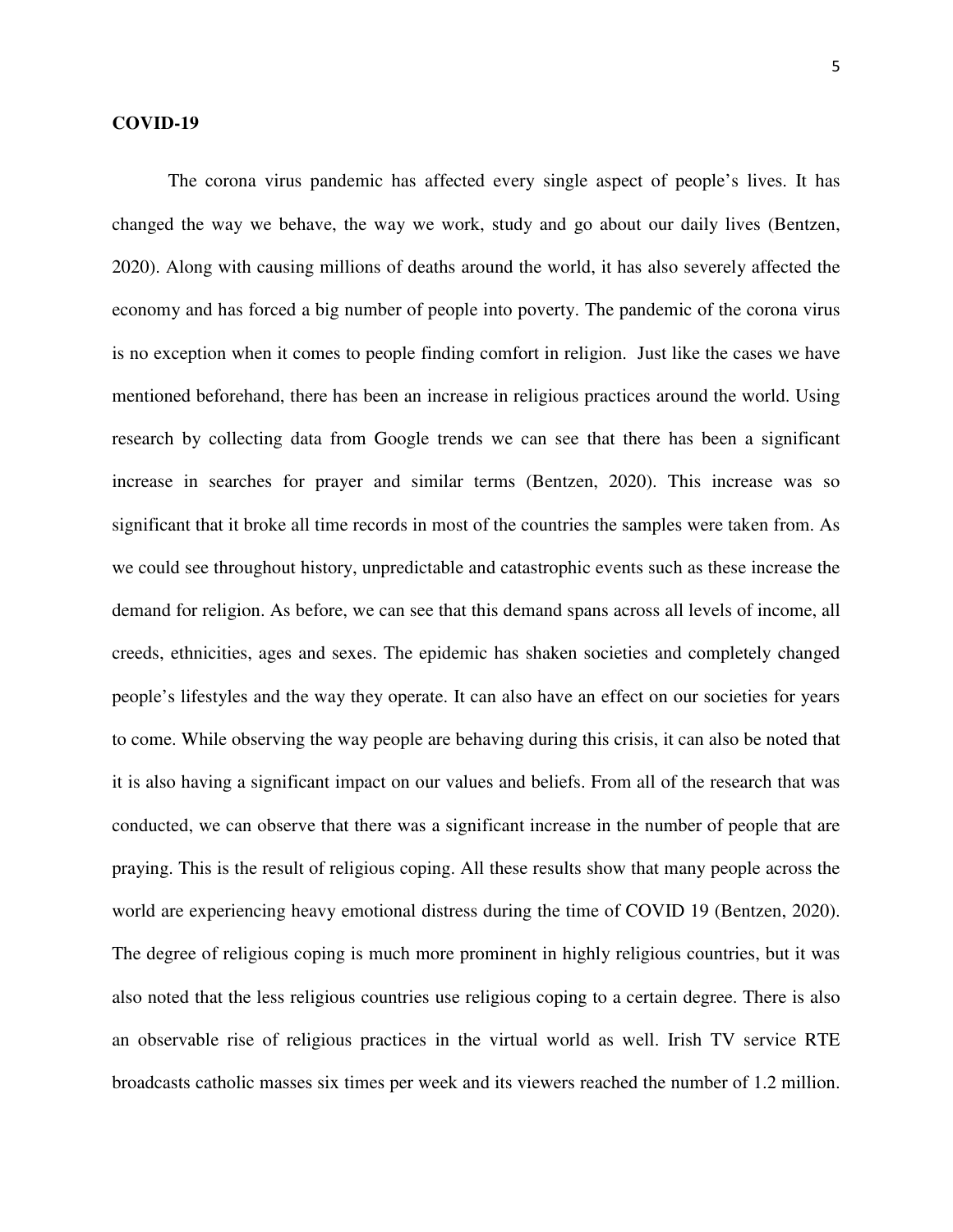There have also been phenomenons such as digital pilgrimage lead by groups such as "The Digital Parish" on Facebook (O'Brien, 2020). Even though all of these results offer overwhelming proof that people turn to religion in times of heavy emotional strain. This was noted to be most prominent with people who were born in religious societies and had religion integrated into their everyday lives. However, more and more people are living without having religion being a part of their lives (Molteni, et al, 2020). One can ask the question whether the number of people turning to religion when experiencing hardships will diminish because of this.

#### **Method**

 The main interest of this paper was to question whether there were any differences in the degrees of religiosity in the Balkan area during the Covid-19 pandemic. The articles that posed the same questions in Italy and Poland suggested that there was a phenomenon of short lived increase in the amount of religious practices and rituals. The same survey that was used in the polish study was used for this research paper (Rafał Boguszewski , et al, 2020). The survey was extensive and contained both the questions of religiosity as well as questions about the opinions and behaviours of the participants. This is important because some differences in behaviours and opinions can be outlined between the groups that are religious and those that are not. The question that asked whether the participants devote more time to prayer than before was measured on a 5 point Likert scale. The measure that was used to question people's previous ritual participation was as follows: never, once every few years, a couple of times per year, 1-2 per month, once per week, several times per week. This allowed the results of the increased participation in religious rituals to be compared with previous habits. The results to these particular questions created four main groups that were outlined: the group that practices religion, the group that doesn't, the group that practiced religion more during the Covid-19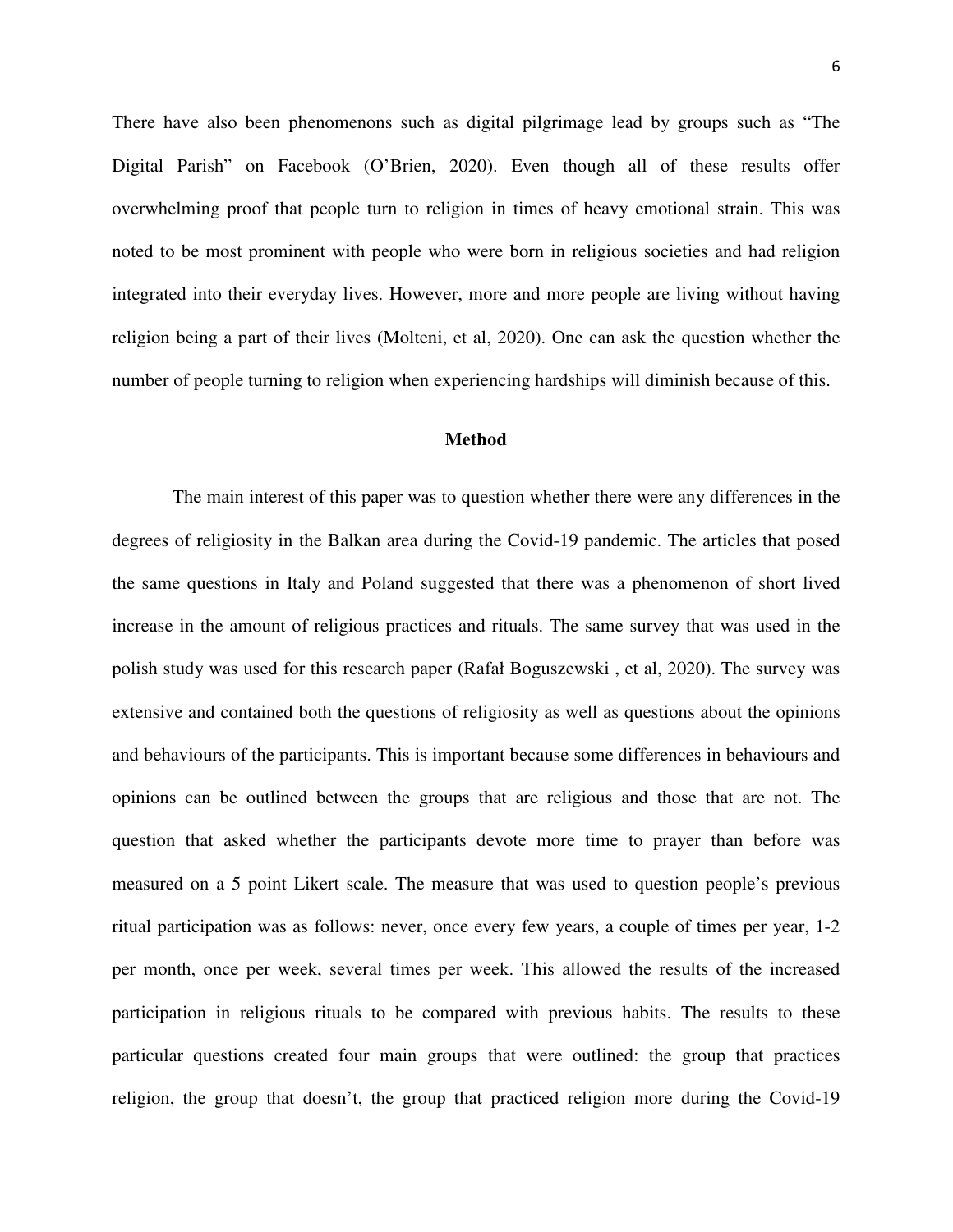pandemic and the group that didn't. The main reason for dividing the participants into these groups is to attempt to outline some of the common behaviours and opinions between these groups. There were also questions asking about the participant's wellbeing, the wellbeing of their families, whether they feel fear, how often they socialize with their friends and family and whether their relationships have suffered because of this. The survey was translated to Croatian and was distributed electronically via popular social media websites as well as sent to friends and family via email. The type of sampling was of the quota type because the goal was to accumulate high numbers of responses of different demographics. Out of the 400 responses received 396 were valid and usable for the purposes of the paper. The goal was to receive respondents mainly from Montenegro, Croatia, Serbia and Bosnia and Herzegovina. This was achieved by posting the link of the survey to the website Reddit and its relevant subreddits (r/Montenegro, r/Croatia, etc.). The participants were primarily male with 292 participants which made up 73.7% of the total number, whereas the females made up 26% of the total number with 103 participants. There was also one participant that was in the "other" subgroup of genders and they made up 0.3% of the participants. The highest amount of respondents came from Serbia with 36% followed by Croatia at 23.5%. That was followed by Bosnia and Herzegovina at 9.9% and Montenegro at 6.6%. There were two respondents from Slovenia and Macedonia as well as 17 from the Diaspora of the Balkan countries making up a total of 4.9%. The bulk of the respondents had high levels of education with 40.6% holding a bachelors degree. 35.8% of the respondents held a secondary school degree and 15.9% held a masters degree. The lowest numbers of respondents either held a doctorate degree (1.6%) or only finished primary school (1.2%). This was to be expected. The highest amount of respondents are single making up 70.2% of the total number. 26% are married, 2% are divorced and two respondents are widowers making up only 0.5%. Five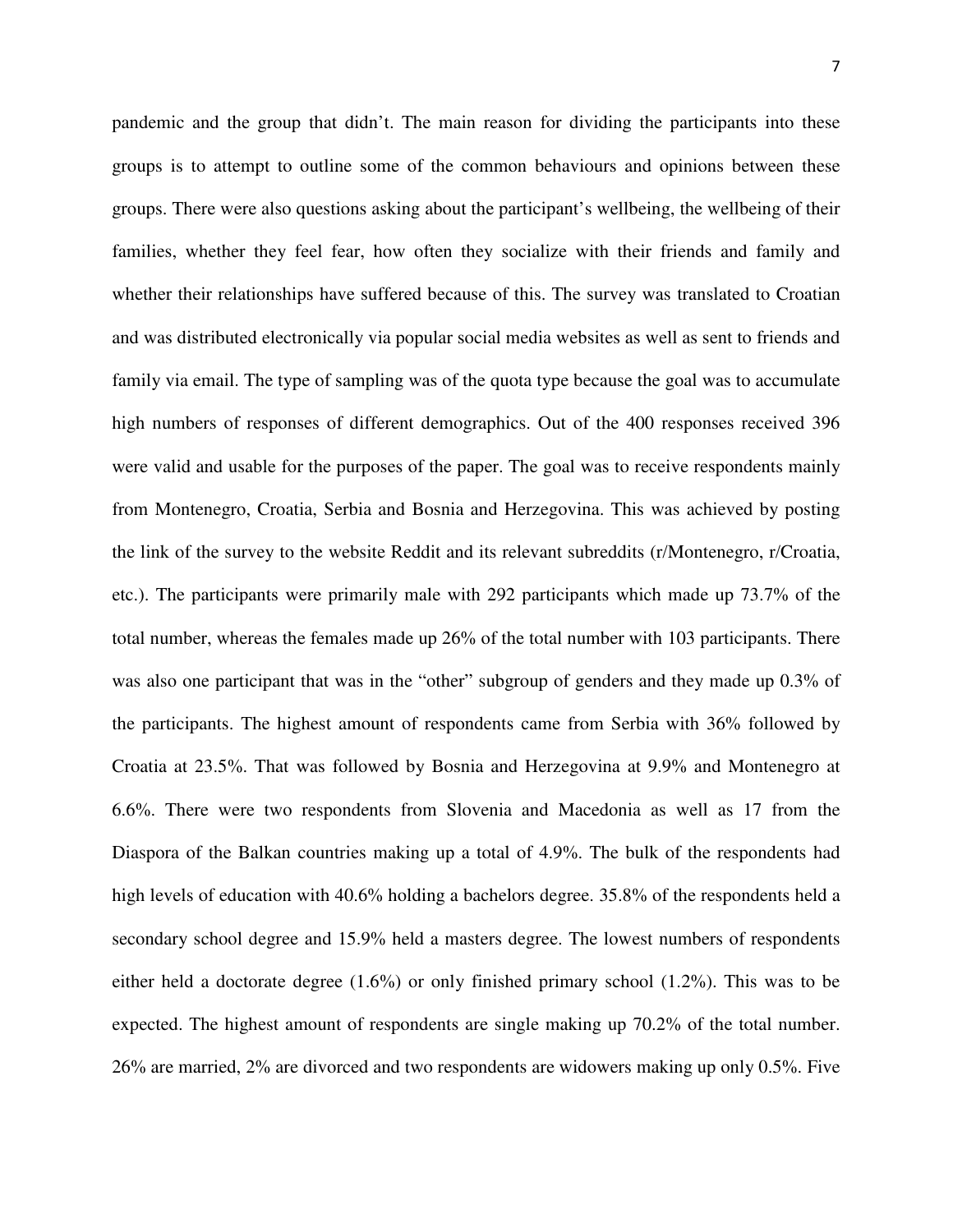8

of the respondents skipped this question. Most of the respondents were working full time either form home or from the office with a total of 48.1%. 35.8% were students and 8.1% were unemployed. 5% of the respondents stated that they are working in shorter shifts than before and 1.5% were either on vacation or on an unpaid leave. Finally 1.3% of the respondents were retired. Moving on to the place of residence, the bulk of the respondents of 40.7% lived in cities of over 500,000 residents. 27.5% live in cities of between 20,000-199,999 residents and 11.9% live in cities of between 200,000-499,999 residents. 10.1% live in villages and 9.8% live in towns of up to 19,999 residents. Finally, moving onto religion, the largest amount of respondents associated themselves with Atheism at 36%. 25.9% state that they are Orthodox Christian, and 14.1% stat that they are Catholic Christian. Agnostics make up a total of 17.4%, and Muslims make up a total of 5%. One person stated that they are Protestant and five people remained unspecified. Therefore a total of 53.8% associate themselves with non traditional religions and 45.7% associate themselves with traditional religions with the rest remaining unspecified. Tying into this, a whopping 93.2% state that they don't practice any religious rituals actively, leaving only 6.8% of respondents that do. One of the main goals of this research was to measure how many people are religious and how many of them actively partake in religious rituals. Another goal was to see if there was any change in the frequency of these religious rituals after the start of the Covid-19 crisis. Finally, an important goal was to see the behaviours of the respondents based on the degree of their religiosity. To measure this, a bulk of the survey was made up of questions asking about their behaviours during the lockdown as well as what were their thoughts on the government's response, their perception of the media and their overall knowledge of the virus.

#### **Results**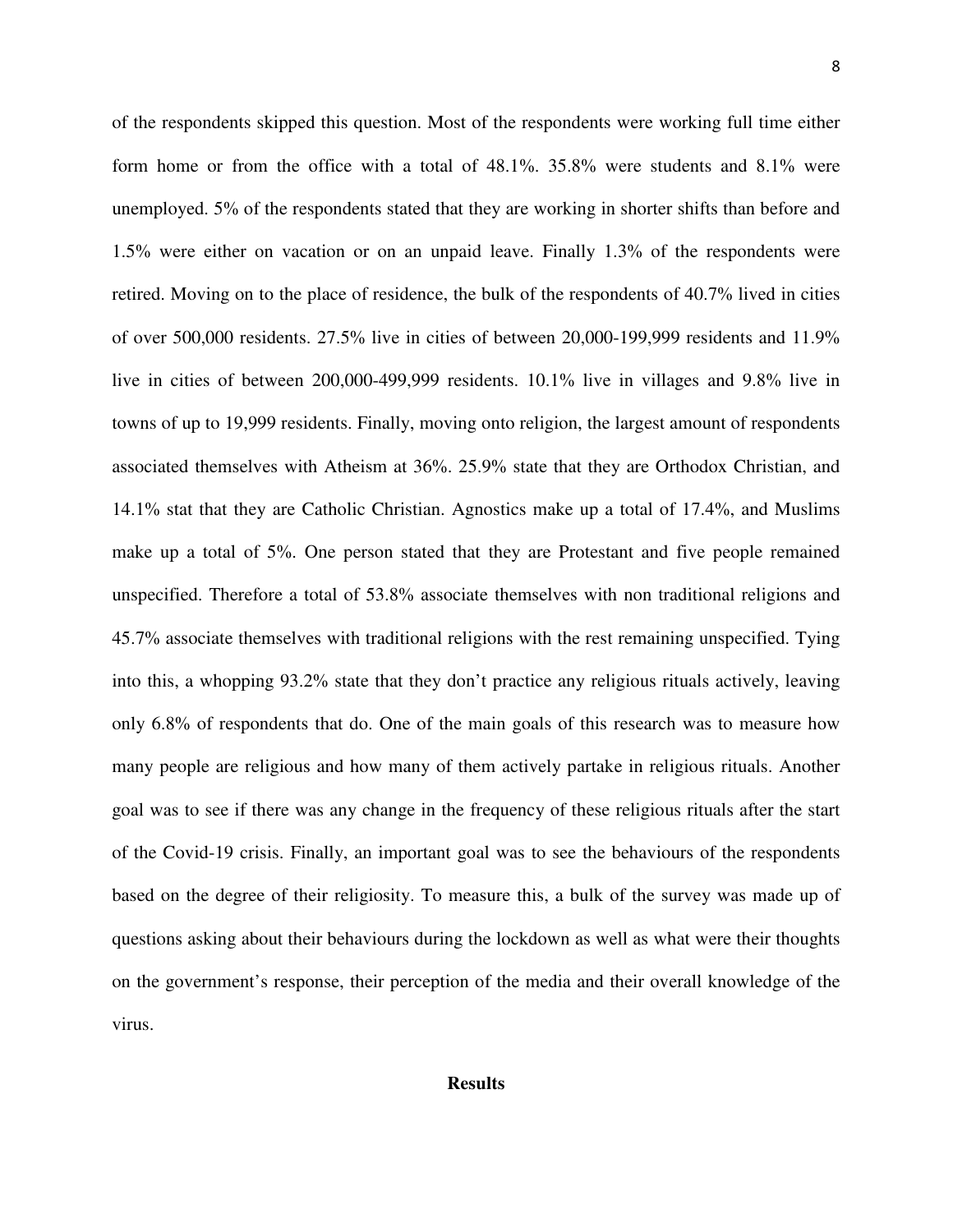The survey showed that only a total of *7%* of participants actively and frequently prayed before the start of the pandemic (Table 1). The criterion for this was participating in religious rituals more than 1-2 per month. However, out of all the participants that actively prayed before the pandemic, a total of *78%* stated that they have prayed more often during the pandemic (Table 2). Based on this division, four groups were created: the group that didn't actively practice religion and religious rituals before the Covid crisis, the group that did, the group that didn't increase the frequency of religious rituals after the beginning of the pandemic and the group that did.

### **Table 1**

| Practicing religion before the |           |         |
|--------------------------------|-----------|---------|
| pandemic                       | Frequency | Percent |
| Not practicing religion        | 369       | 93.2    |
| Actively practicing religion   | 27        | 6.8     |
| Total                          | 396       | 100.0   |
|                                |           |         |

*Percentages of participants practicing religion* 

### **Table 2**

*Percentages of the Change in the Frequency of Rituals* 

| Change in the frequency of |           |         |
|----------------------------|-----------|---------|
| rituals                    | Frequency | Percent |
| N <sub>o</sub>             | 371       | 94.6    |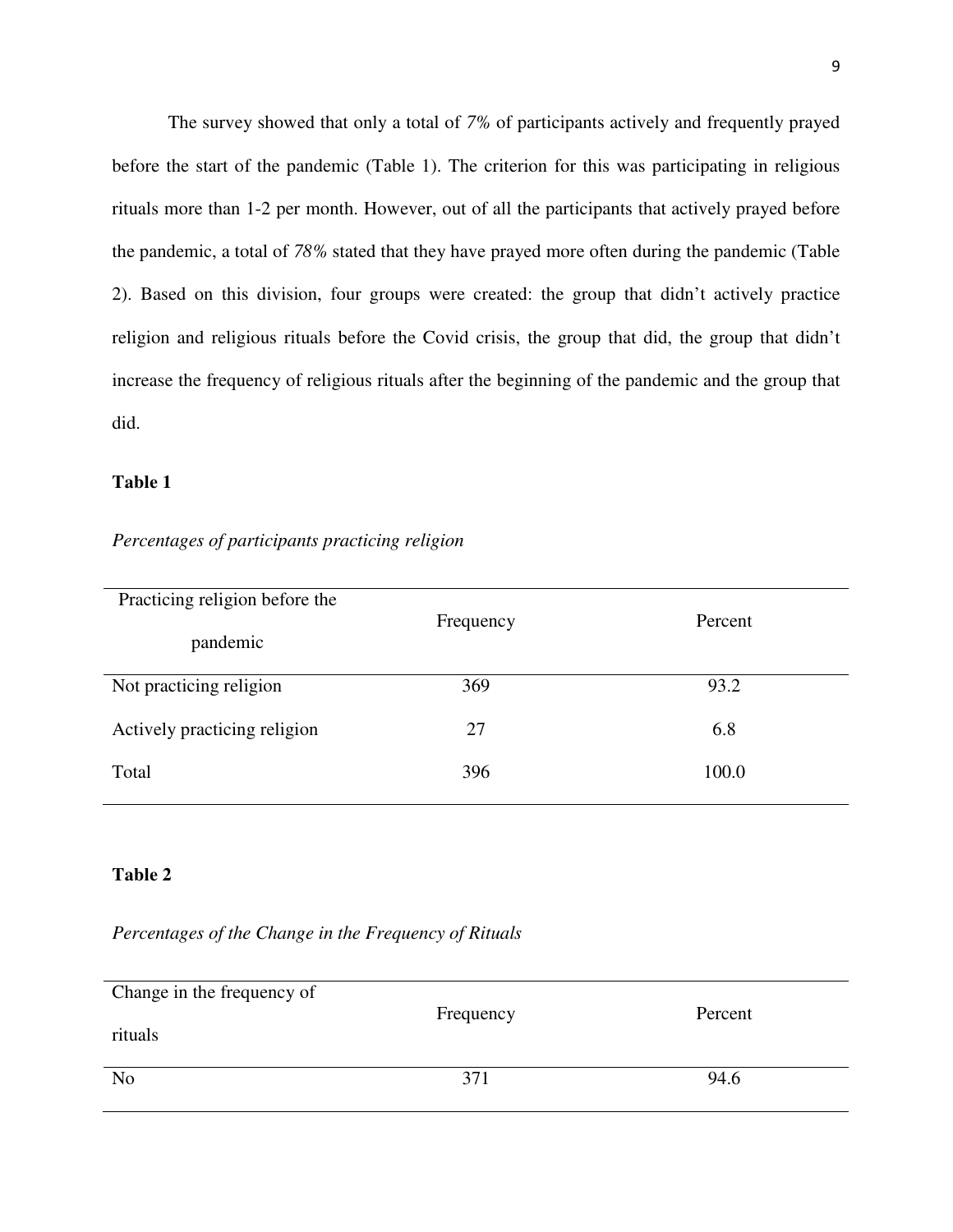| Yes   | ⌒<br>$\sim$ 1 | 5.4   |
|-------|---------------|-------|
| Total | 392           | 100.0 |

With these groups created, a further analysis was made on the differences of opinions and behaviours between them. All of the groups stated that they don't feel fear for their own health (the group that was not actively praying before *M=2.87, SD=1.204*, the group that was actively praying before  $M=2.58$ ,  $SD=1.332$ , the group that didn't pray more during the pandemic *M=2.87, SD=1.218* and the group that did pray more *M=2.57, SD=1.207*). However they all stated that they did feel fear for the health of their loved ones, the highest of which was the group that doesn't actively practice religion (*M=4.07, SD=1.015*). The group that increased the frequency of prayer agreed the most with the statement that the prolonged quarantine will have a negative effect on their mental health and wellbeing (*M=3.81, SD= 1.327*). All of the groups also stated that they have socialized less with their friends and family since the start of the pandemic. The group that increased the frequency of prayer disagreed with the notion that God is using this situation to speak to people that have turned their backs on him in the same amount as the group that didn't increase the frequency of prayer. (*M=1.38, SD=0.865*). The group that actively practiced religion before the Covid pandemic stated that faith in God hasn't helped them during the pandemic.  $(M=1.33, SD=0.961)$ , whereas the group that increased the frequency of prayer strongly agreed that it has helped them (*M=4.38, SD=0.740*). Finally, all of the groups stated that they haven't adhered less strictly to the government recommendations about not meeting other people during religious events. (Table 3 and Table 4)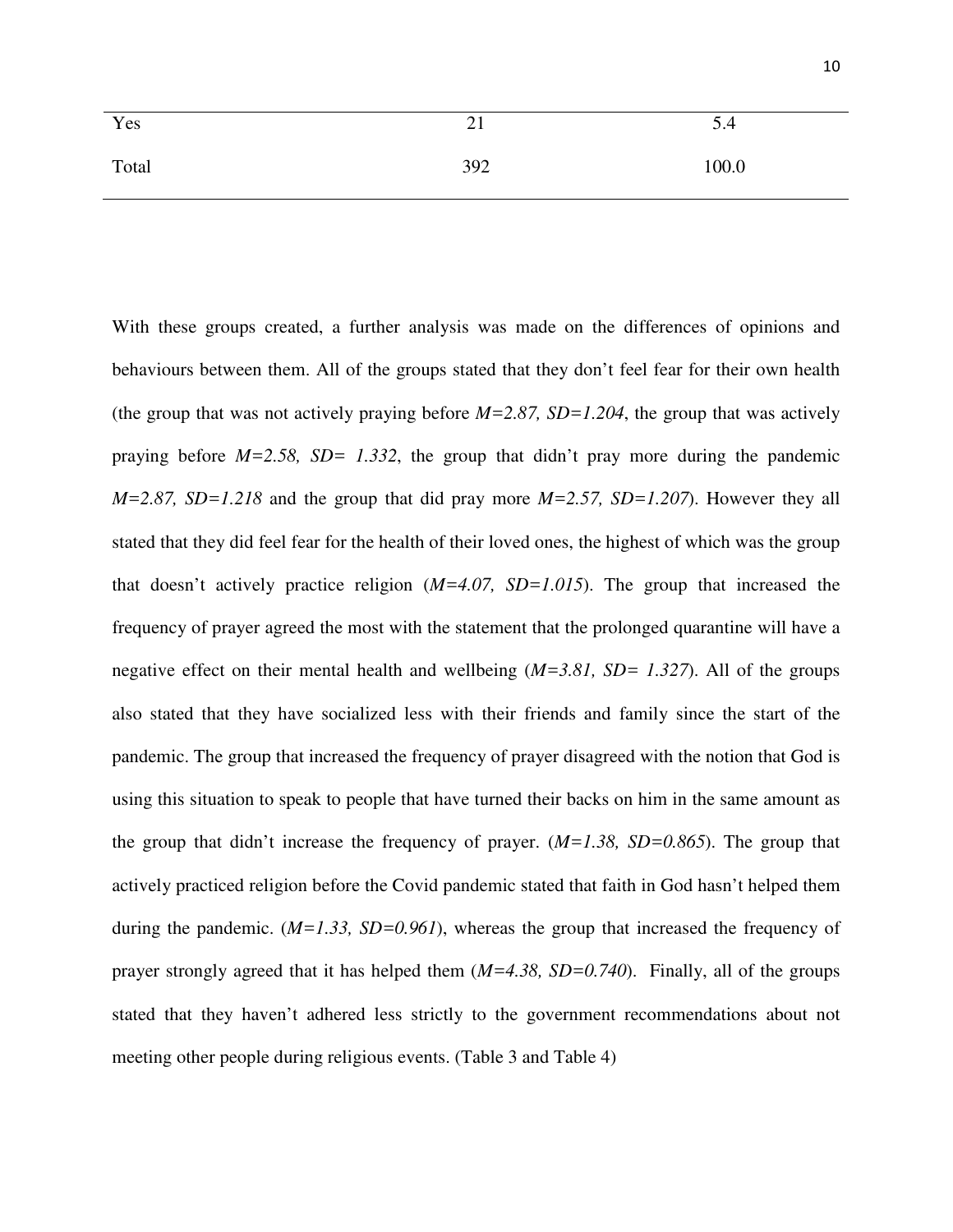## **Table 3**

|                                               | Change in the  |           |      |           |
|-----------------------------------------------|----------------|-----------|------|-----------|
| Questions                                     | frequency of   | ${\bf N}$ | Mean | Standard  |
|                                               | rituals        |           |      | deviation |
| I feel fear for my health                     | N <sub>o</sub> | 368       | 2.87 | 1.218     |
|                                               | Yes            | 21        | 2.57 | 1.207     |
| I feel fear for the health and lives of my    | N <sub>o</sub> | 370       | 4.06 | 1.009     |
| loved ones                                    | Yes            | 21        | 3.90 | 1.221     |
| The prolonged period of social isolation is   | N <sub>o</sub> | 370       | 3.28 | 1.378     |
| negatively affecting my mental health         | Yes            | 21        | 3.81 | 1.327     |
| God is using the current situation to speak   | N <sub>o</sub> | 3.69      | 1.38 | 0.865     |
| to the people that have turned their backs on | Yes            | 21        | 1.38 | 0.865     |
| him                                           |                |           |      |           |
| Faith in god has helped me during these       | N <sub>o</sub> | 369       | 1.49 | 0.613     |
| times                                         | Yes            | 21        | 4.43 | 0.507     |
| During religious events I adhered less        | N <sub>o</sub> | 369       | 1.89 | 1.250     |
| strictly to the recommendations on not        |                |           |      | 1.327     |
| leaving the house and meeting people          | Yes            | 21        | 2.19 |           |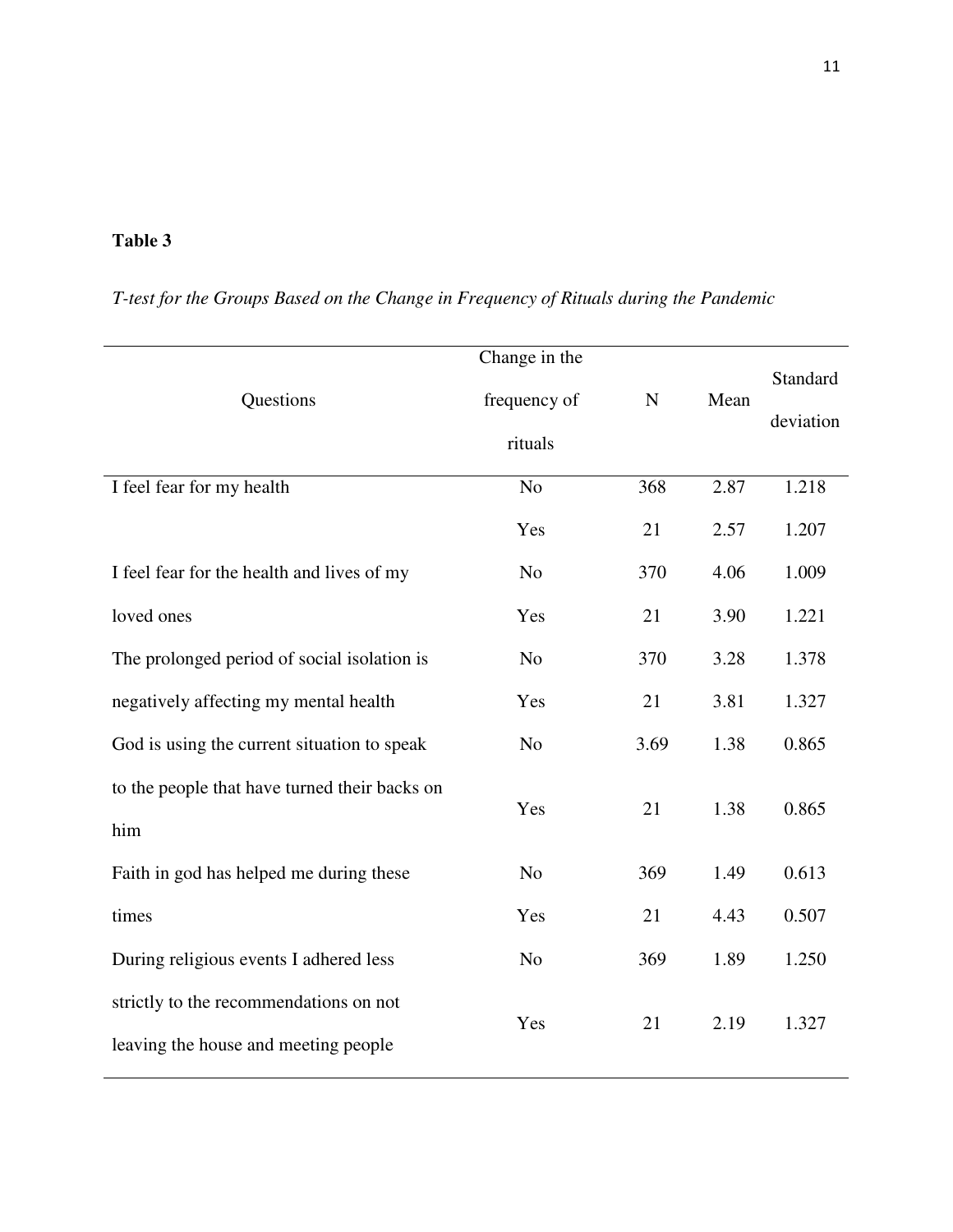## **Table 4**

## *T-test for the Groups Based on Religious Practices before the Pandemic*

|                                      |                                 |             |      | Standard  |
|--------------------------------------|---------------------------------|-------------|------|-----------|
| Questions                            | Practicing religion             | $\mathbf N$ | Mean | deviation |
| I feel fear for my health            | Not practicing religion/ Rarely |             |      |           |
|                                      | practicing religion             | 367         | 2.87 | 1.204     |
|                                      | Actively practicing religion    | 26          | 2.58 | 1.332     |
| I feel fear for the health and lives | Not practicing religion/ Rarely | 368         | 4.07 | 1.015     |
| of my loved ones                     | practicing religion             |             |      |           |
|                                      | Actively practicing religion    | 27          | 3.85 | 1.1385    |
| The prolonged period of social       | Not practicing religion/ Rarely | 368         | 3.29 | 1.377     |
| isolation is negatively affecting    | practicing religion             |             |      |           |
| my mental health                     | Actively practicing religion    | 27          | 3.41 | 1.500     |
| God is using the current situation   | Not practicing religion/ Rarely |             |      |           |
| to speak to the people that have     | practicing religion             | 367         | 1.29 | 0.728     |
| turned their backs on him            | Actively practicing religion    | 27          | 2.63 | 1.445     |
| Faith in god has helped me during    | Not practicing religion/ Rarely |             |      |           |
| these times                          | practicing religion             | 364         | 1.66 | 1.182     |
|                                      | Actively practicing religion    | 27          | 1.33 | 0.961     |
| During religious events I adhered    | Not practicing religion/Rarely  |             |      |           |
| less strictly to the                 | practicing religion             | 367         | 1.87 | 1.258     |
| recommendations on not leaving       | Actively practicing religion    | 27          | 2.33 | 1.240     |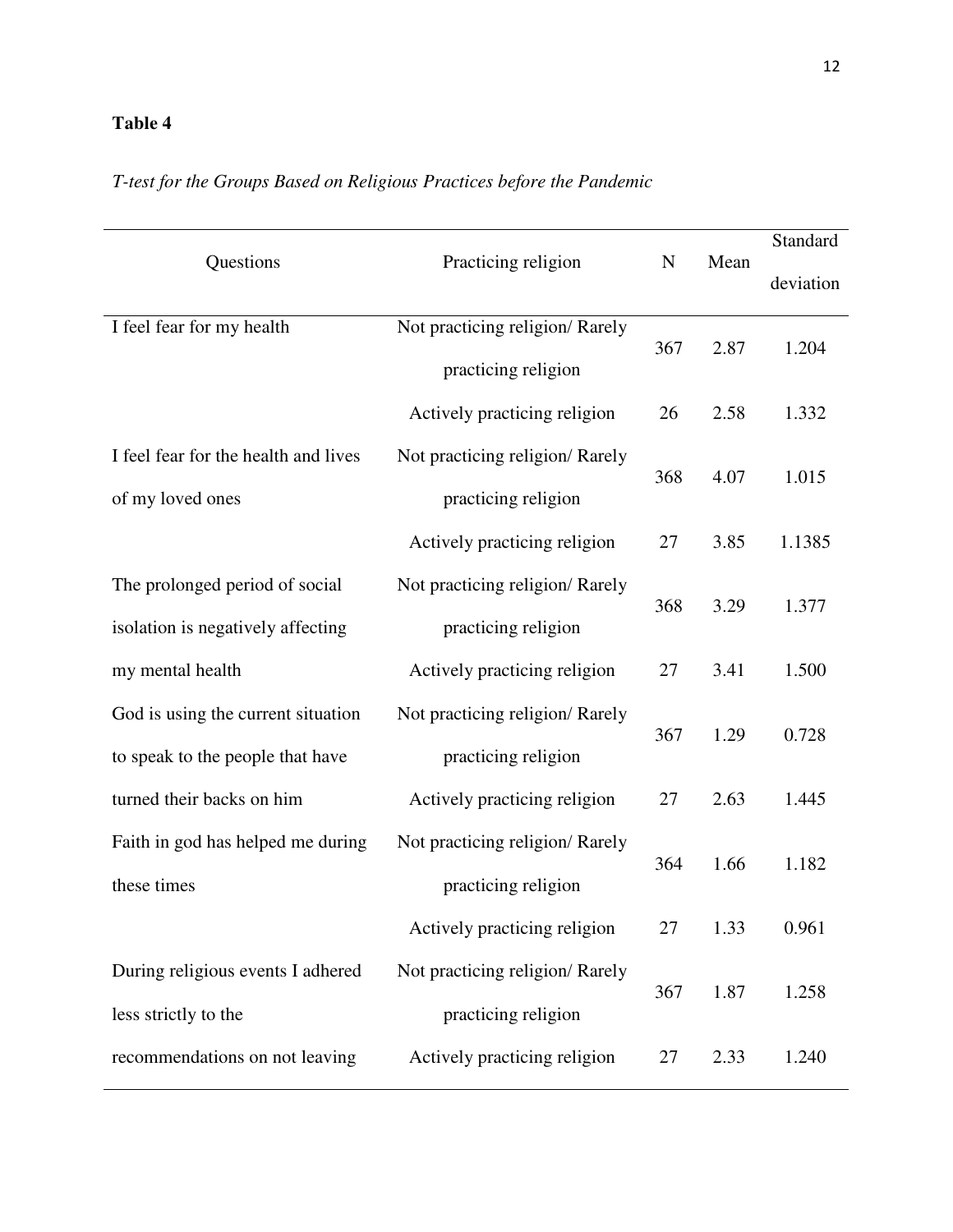#### **Discussion**

 The results that were presented have shown different opinions by the four groups that were outlined as well as to what degree they agreed and disagreed. These four groups were: the groups that actively pray and participate in religious activities, those that do not, groups that have experienced an increase in these activities during the pandemic and those that did not. Even though the numbers of participants that actively pray are small, the results are suggesting a same pattern as the ones in other articles that were reviewed. The literature suggested that an ongoing phenomenon throughout history is that people became highly religious during times of crisis. This was somewhat confirmed based on the small sample shown in the results. Out of the total 27 participants that actively pray, 21 stated that they have prayed more often. Another fact that is supported by the results is that people who were not religious beforehand won't experience any change in the degree of religiosity. A statistic that didn't match the official demographic is the results for the religious affiliation. More than half of the participants stated that they are either atheist or agnostic. This shouldn't have been the case since most of the countries have very low percentages of atheism and agnosticism (Serbia *3%;* Croatia *5%;* Bosnia and Herzegovina *3%* Montenegro *4%*). This goes completely against what the official census suggests. It seems that the participants were more honest when put in front of a low stakes, online and anonymous survey. However, there was a small group of people that do actively pray in their day to day life that responded to the survey. Using their responses it can be noted whether the assumptions derived from the literature review can be applied in the case of the major Balkan countries. There weren't too many deviations within the answers across all four groups. Most of the participants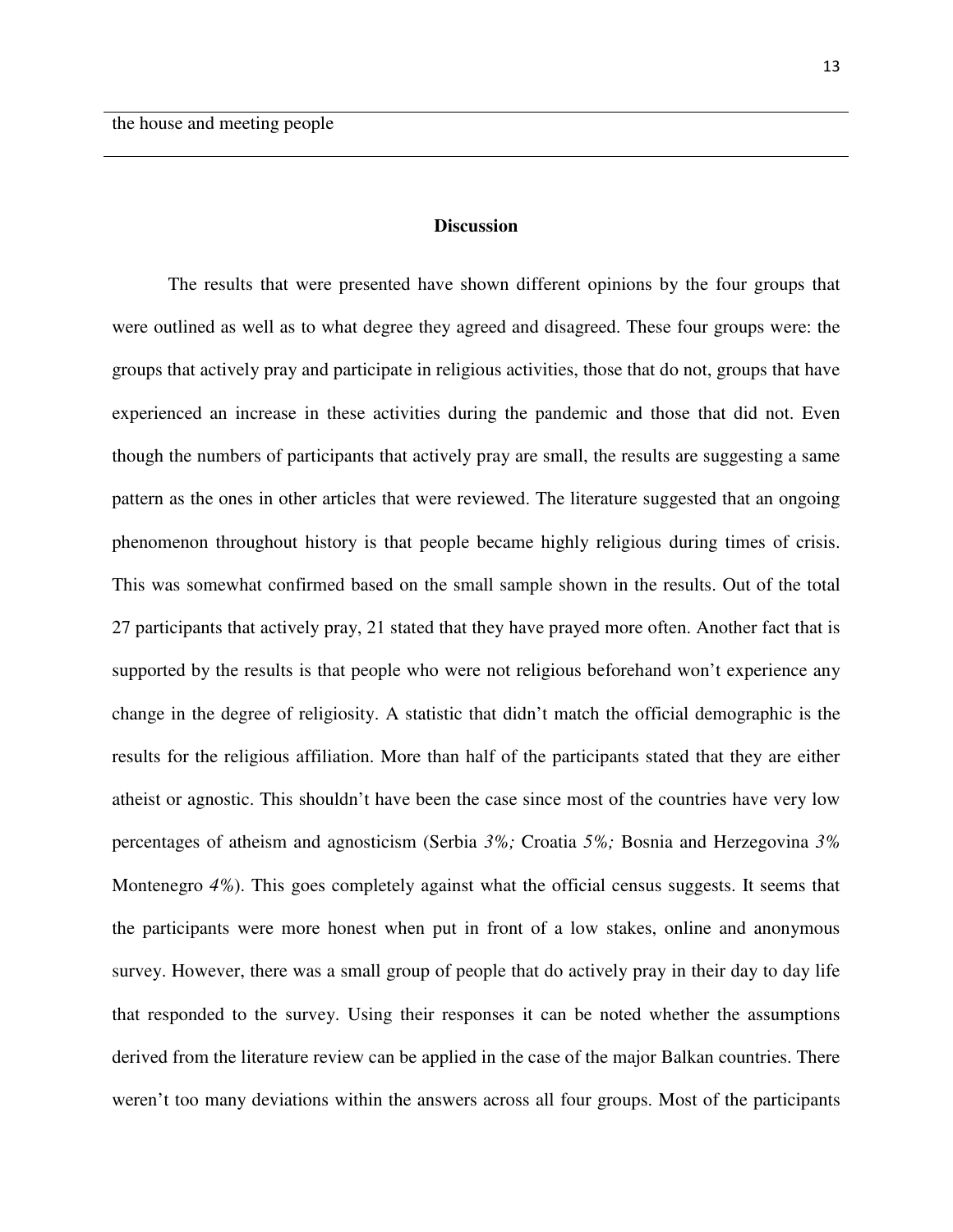agreed or disagreed to the statements and the questions in a somewhat similar way. For example, all groups stated that they aren't fearful for their own health, but they were fearful for the health of their loved ones. This statement can be associated with some of the main religious values, but it can also be noted that the groups that do not actively pray and haven't prayed more during the pandemic actually scored higher than the group that did. It can also be noted that people who actively practice religion and have practiced more during the pandemic agreed to a higher degree with the statement that the prolonged restrictions will have a negative effect on their mental health than the group that doesn't. This goes directly against the statements made in the literature review that prayer and religiosity can help promote good mental health and reduced stress. However, the case might be that the people that were praying have been experiencing more stress beforehand and that is why they are seeking a solution in prayer. Another interesting piece of data is that the groups that actively pray and have prayed more during the time of the pandemic almost completely denounce the notion that the virus represents a form of divine punishment and that God is using it to talk to people who have turned their backs on him. These groups, as can be expected, also stated that faith in God has helped them during the time of the Covid-19 pandemic, but have stated that they still adhered strictly to the restrictions imposed by the government during religious events (Christmas, Easter, etc.). All of the groups also seem to have a pessimistic view of their fellow citizens when asked the question whether the pandemic will help people realize what is really important in life. Even with all of these clear lines drawn between opinions, one must keep in mind the limitations of this paper. The main limitation is the small number of samples used. 396 legitimate and usable samples can hardly be used to build a clear and cohesive picture of different opinions from different demographics. Secondly, the survey was distributed online and this can cut out a significant percentage of population that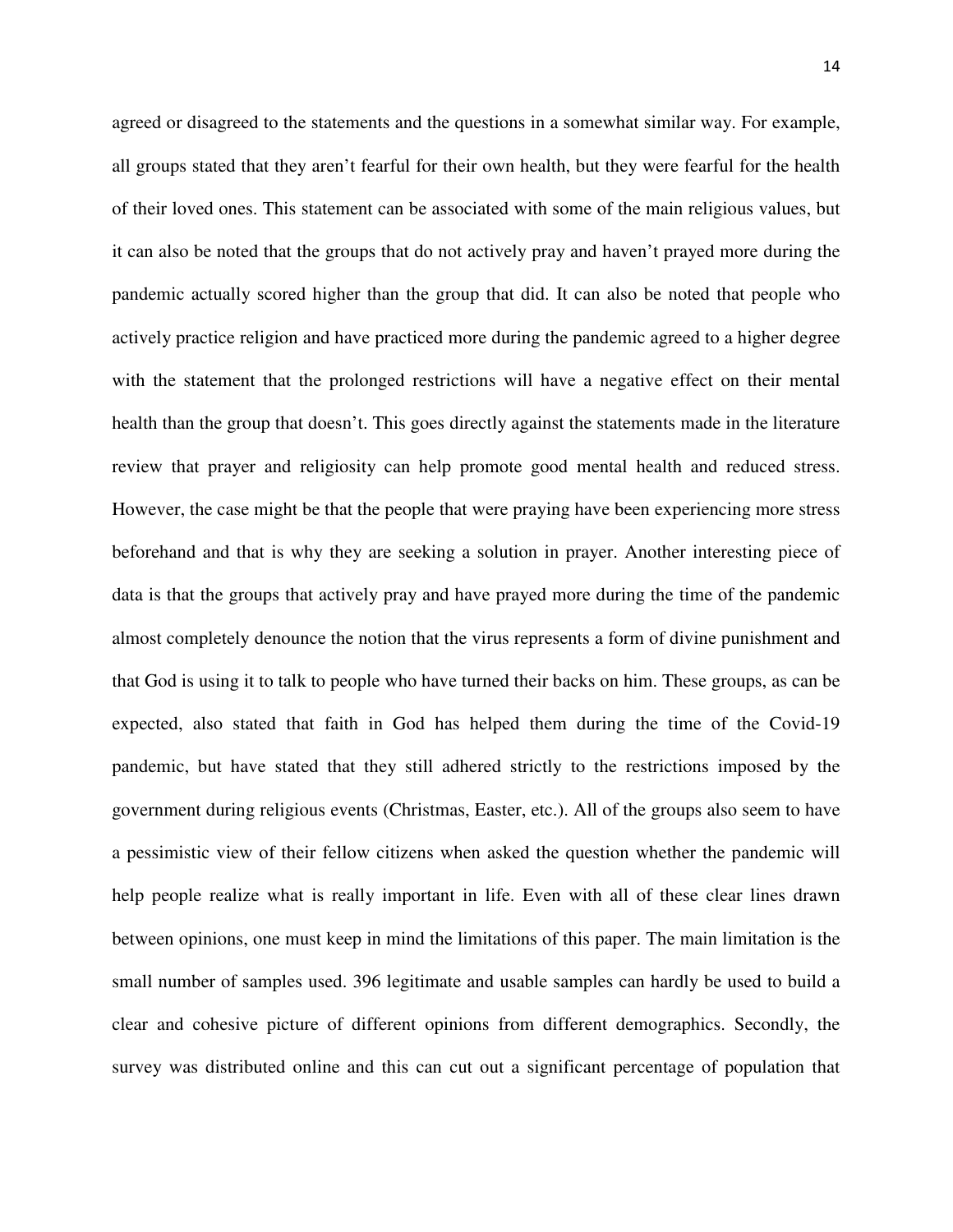doesn't frequent the World Wide Web. About 50 of the participants were, for the most part, made up from friends, family members and associates. Finally, the bulk of the participants are people that actively use the social media platform Reddit. This excludes many demographics and, for the most part, includes younger individuals. A suggestion for future research is that the researchers should attempt to include a much higher number of participants from each of the countries in order to confirm or deny the notion of extremely high overall numbers of atheist and agnostic individuals in each of the countries. A follow up research can be done to this one once the effects of the crisis start diminishing that can measure how the different groups fared throughout the length of the pandemic.

#### **References**

Steve Bruce (2011). Defining religion: a practical response. *Revue Internationale de Sociologie*

- Kali Robinson (2020). How Are Major Religions Responding to the Corona virus? *Council on Foreign Relations*
- Jeanet Sinding Bentzen (2020). In Crisis, We Pray: Religiosity and the COVID-19 Pandemic. *University of Copenhagen, CEPR, CAGE*
- Harold G. Koenig (2020). Keeping the Faith: The Power of Prayer During COVID-19. *Psychology Today*
- Francesco Molteni , Riccardo Ladini , Ferruccio Biolcati , Antonio M. Chiesi ,Giulia Maria Dotti Sani , Simona Guglielmi , Marco Maraffi , Andrea Pedrazzani , Paolo Segatti &Cristiano Vezzoni (2020). Searching for comfort in religion: insecurity and religious behaviour during the COVID-19 pandemic in Italy. *Taylor & Francis*
- Ishmael Festus Jaja, Madubuike Umunna Anyanwu, Chinwe-Juliana Iwu Jajac (2020) Social distancing: how religion, culture and burial ceremony undermine the effort to curb COVID-19 in South Africa. *SUNScholar*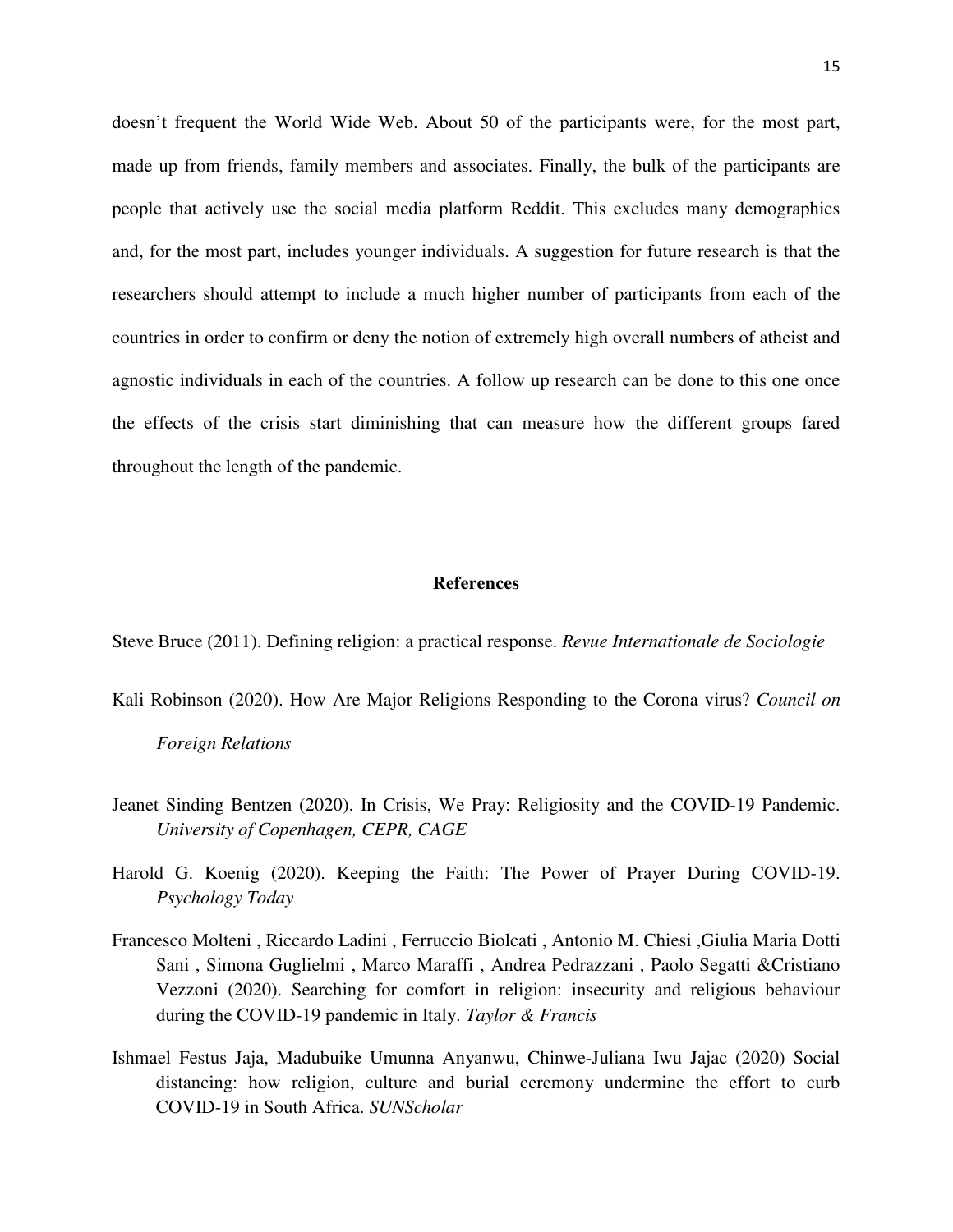- Giancarlo Lucchetti , Leonardo Garcia Góes , Stefani Garbulio Amaral , Gabriela Terzian Ganadjian , Isabelle Andrade , Paulo Othávio de Araújo Almeida , Victor Mendes do Carmo , Maria Elisa Gonzalez Manso (2020). Spirituality, religiosity and the mental health consequences of social isolation during Covid-19 pandemic. *SAGE Journals*
- Jonas Eva, Fischer Peter (2006). Terror management and religion: Evidence that intrinsic religiousness mitigates worldview defense following mortality salience. *Journal of Personality and Social Psychology*
- Rafał Boguszewski, Marta Makowska, Marta Bozewicz, Monika Podkowinska (2020).The COVID-19 Pandemic's Impact on Religiosity in Poland. *MDPI*
- Hazel O' Brien (2021). What does the rise of digital religion during Covid-19 tell us about religion's capacity to adapt? *Irish Journal of Sociology*

Todd M. Johnson and Brian J. Grim, eds. (2021). World Religion Database. *Brill*

#### **Questionnaire**

*The Croation Version of the Questionnaire Copied from The COVID-19 Pandemic's Impact on Religiosity in Poland (Boguszewski, et al, 2020)* 

Q1. Brojne negativne pojave i prijetnje pratile su razvoj civilizacije. Koji biste od sljedećih fenomena smatrali najopasnijim? **Odaberite najviše 3 odgovora.** 

- 1) zagađenje okoliša
- 2) korištenje kemijskih spojeva i genetske modifikacije u prehrambenim proizvodima
- 3) bolesti povezane s civilizacijom (npr. rak, srčane bolesti,)
- 4) pojava i širenje (pandemije) prethodno nepoznatih virusa
- 5) klimatske promjene
- 6) siromaštvo
- 7) nezaposlenost
- 8) iscrpljivanje neobnovljivih izvora energije
- 9) brojnost i rast svjetskog stanovništva
- 10) terorizam
- 11) ostale pojave / prijetnje (molimo navedite) …………………………
- 12) teško je reći

Q2. Trenutno smo u neobičnoj situaciji: društveni život je ograničen zbog pandemije koronavirusa. Navedite u kojoj se mjeri svaka izjava odnosi na vas.

|                                           | Definitivn<br>o da | Da | Ni da, ni ne | Ne | Definitivno<br>ne |
|-------------------------------------------|--------------------|----|--------------|----|-------------------|
| Zabrinut sam za svoje zdravlje.           |                    |    |              | 4  |                   |
| Zabrinut sam za zdravlje svojih bližnjih. |                    |    |              |    |                   |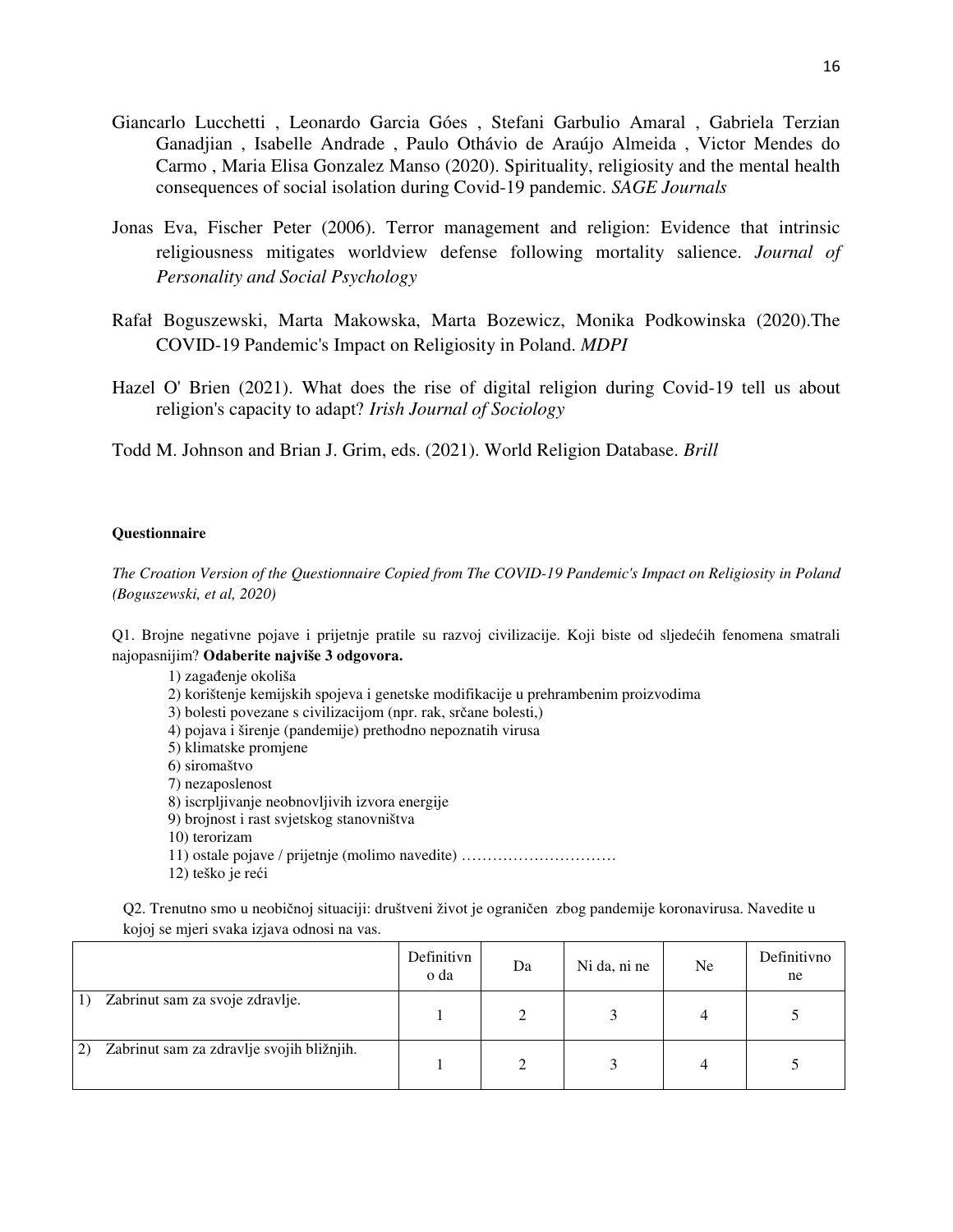| 3)         | Zabrinut sam da će me produljena pandemija<br>financijski onesposobiti.                            |  |  |  |
|------------|----------------------------------------------------------------------------------------------------|--|--|--|
| 4)         | Zabrinut sam da ću izgubiti posao.                                                                 |  |  |  |
|            | Napokon imam dovoljno vremena da se<br>posvetim samom/a sebi.                                      |  |  |  |
| $\epsilon$ | Produljena ograničenja vezana uz pandemiju<br>imaju negativni učinak na moje mentalno<br>zdravlje. |  |  |  |

Q3. Kako su ograničenja koja je vlada uvela (uključujući karantenu, među ostalima) utjecala na učestalost vašeg kontakta sa sljedećim ljudima?

|                         | U kontaktu   | U kontaktu  | Nepromijenje | U        | U kontaktu  | Nije        |
|-------------------------|--------------|-------------|--------------|----------|-------------|-------------|
| Trenutni kontakti sa:   | dosta rijeđe | malo rijeđe | na količina  | kontaktu | dosta češće | primjenjivo |
|                         |              |             |              | malo     |             |             |
|                         |              |             |              | češće    |             |             |
| 1) Partner/muž/žena     |              |             |              |          |             |             |
| 2) Djeca                |              |             |              |          |             |             |
| 3) Šira obitelj         |              |             |              |          |             |             |
| 4) Prijatelji/poznanici |              |             |              |          |             |             |
| 5) Susjedi              |              |             |              |          |             |             |
| 6) Kolege               |              |             |              |          |             |             |

Q4. Kako su ograničenja koja je uvela vlada (uključujući napuštanje kuće među ostalim) utjecala na vaše odnose sa sljedećim ljudima:

| Odnosi sa:              | Dosta su se<br>pogoršali | Malo su se<br>pogoršali | Ostali<br>sunepromijen<br>jeni | Malo su se<br>poboljšali | Dosta su se<br>poboljšali | Nije<br>primjenjivo |
|-------------------------|--------------------------|-------------------------|--------------------------------|--------------------------|---------------------------|---------------------|
| 1) Partner/muž/žena     |                          |                         |                                |                          |                           |                     |
| 2) Djeca                |                          |                         |                                |                          |                           |                     |
| 3) Šira obitelj         |                          |                         |                                |                          |                           |                     |
| 4) Prijatelji/poznanici |                          |                         |                                |                          |                           |                     |
| 5) Susjedi              |                          |                         |                                |                          |                           |                     |
| 6) Kolege               |                          |                         |                                |                          |                           |                     |

#### Q5. Do koje mjere se slažete sa sljedećim tvrdnjama?

|                                                                                         | Potpuno se<br>slažem | Blago se<br>slažem | Neutralno | Blago se ne<br>slažem | Uopće se<br>ne slažem |
|-----------------------------------------------------------------------------------------|----------------------|--------------------|-----------|-----------------------|-----------------------|
| Restrikcije uvedene od strane vlade za<br>borbu protiv pandemije su prestroge.          |                      |                    |           |                       |                       |
| Ljudi koji izlaze iz kuće u šetnju se<br>ponašaju neodgovorno u sadašnjoj<br>situaciji. |                      |                    |           | 4                     |                       |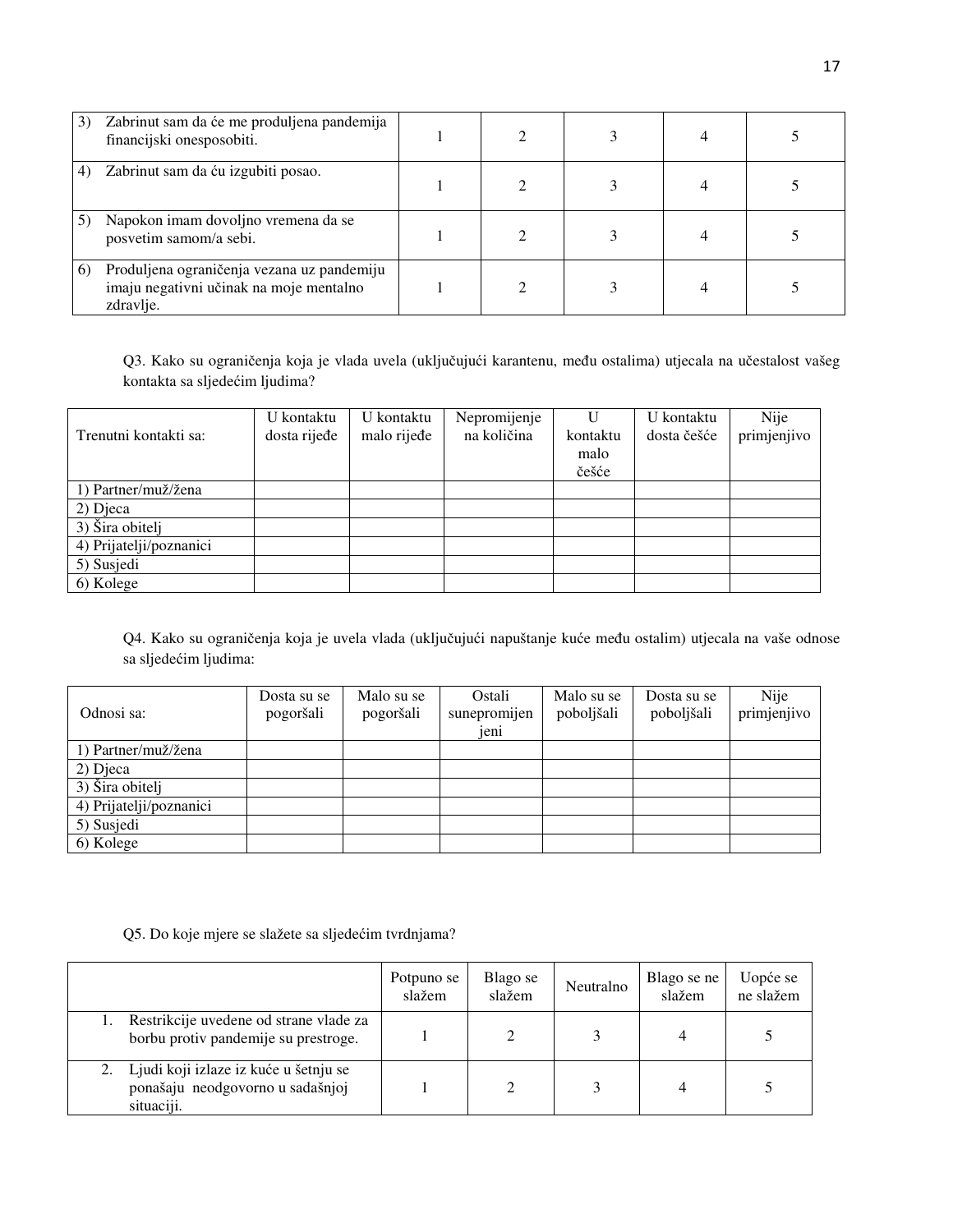| 3. | Socijalna ograničenja koja je vlada<br>nametnula u borbi protiv virusa se ne<br>bi trebala produžavati.         | 1 | 2              | 3 | 4              | 5 |
|----|-----------------------------------------------------------------------------------------------------------------|---|----------------|---|----------------|---|
| 4. | Mislim da, za dobrobit ekonomije, se<br>ne bi trebalo donositi odluke o<br>zatvaranju granica i mnogih poslova. |   | 2              | 3 | $\overline{4}$ | 5 |
| 5. | Koronavirus je dio političkog i<br>ekonomskog rata izmedju SAD-a i<br>Kine.                                     |   | $\overline{2}$ | 3 | $\overline{4}$ | 5 |
| 6. | Virus je namjerno stvoren kako bi se<br>riješio problem prenaseljenosti u<br>svijetu.                           | 1 | $\overline{2}$ | 3 | 4              | 5 |
| 7. | Globalna ekonomija će se brzo<br>oporaviti nakon borbe protiv<br>pandemije.                                     | 1 | $\overline{2}$ | 3 | $\overline{4}$ | 5 |
| 8. | Mediji su nepotrebno širili paniku u<br>društvu preuveličavajući situaciju.                                     |   | 2              | 3 | $\overline{4}$ | 5 |
| 9. | Pandemija će povećati solidarnost u<br>državi.                                                                  |   | $\overline{c}$ | 3 | $\overline{4}$ | 5 |
|    | 10. Zahvaljujući pandemiji, ljudi će<br>shvatiti što je zapravo bitno u životu.                                 | 1 | $\overline{2}$ | 3 | $\overline{4}$ | 5 |
|    | 11. Bog koristi trenutnu situaciju kako bi<br>pokušao razgovarati s ljudima koji su<br>mu okrenuli leđa.        | 1 | 2              | 3 | $\overline{4}$ | 5 |

Q6. U trenutnoj situaciji, koji član vašeg kućanstva uglavnom obavlja sljedeće obaveze?

|               | Ja | Žena/                       | Ja i moja    | Moji      | Moji baba     | Kućna     | Netko | Nije       |
|---------------|----|-----------------------------|--------------|-----------|---------------|-----------|-------|------------|
|               |    | Muž /                       | žena / muž / | roditelji | <i>i</i> djed | čistačica | drugi | primjenjiv |
|               |    | partner                     | partner      |           |               |           |       | $\Omega$   |
|               |    |                             | podjednako   |           |               |           |       |            |
| Čišćenje      |    |                             |              |           |               |           |       |            |
| Kuhanje       |    |                             |              |           |               |           |       |            |
| Kućno         |    |                             |              |           |               |           |       |            |
| obrazovanje i |    | $\mathcal{D}_{\mathcal{L}}$ |              |           |               |           |       | 8          |
| odgoj djece   |    |                             |              |           |               |           |       |            |
| Briga o djeci |    |                             |              |           |               |           |       |            |

Q7. Je li se gornja podjela odgovornosti promijenila nakon uvođenja mjera za ograničenje kretanja?

- 1. Da (ako da, idite na sljedeće pitanje: Q8)
- 2. Ne (idite na pitanje Q9)

Q8. Koji je član vašeg kućanstva obavljao sledeće obaveze **prije** uvođenja mjera za ograničenje kretanja?

| Ja | ∠ena    | moja<br>Ja 1          | Moji      | Moji baba                     | <b>T</b> <sub>r</sub><br>Kućna | Netko | Nije                          |
|----|---------|-----------------------|-----------|-------------------------------|--------------------------------|-------|-------------------------------|
|    | Muž /   | $\sim$<br>muž<br>žena | roditelji | $\cdots$<br>d <sub>1</sub> ed | čistačica                      | drugi | $\cdot$ $\cdot$<br>primjenjiv |
|    | partner | partner               |           |                               |                                |       |                               |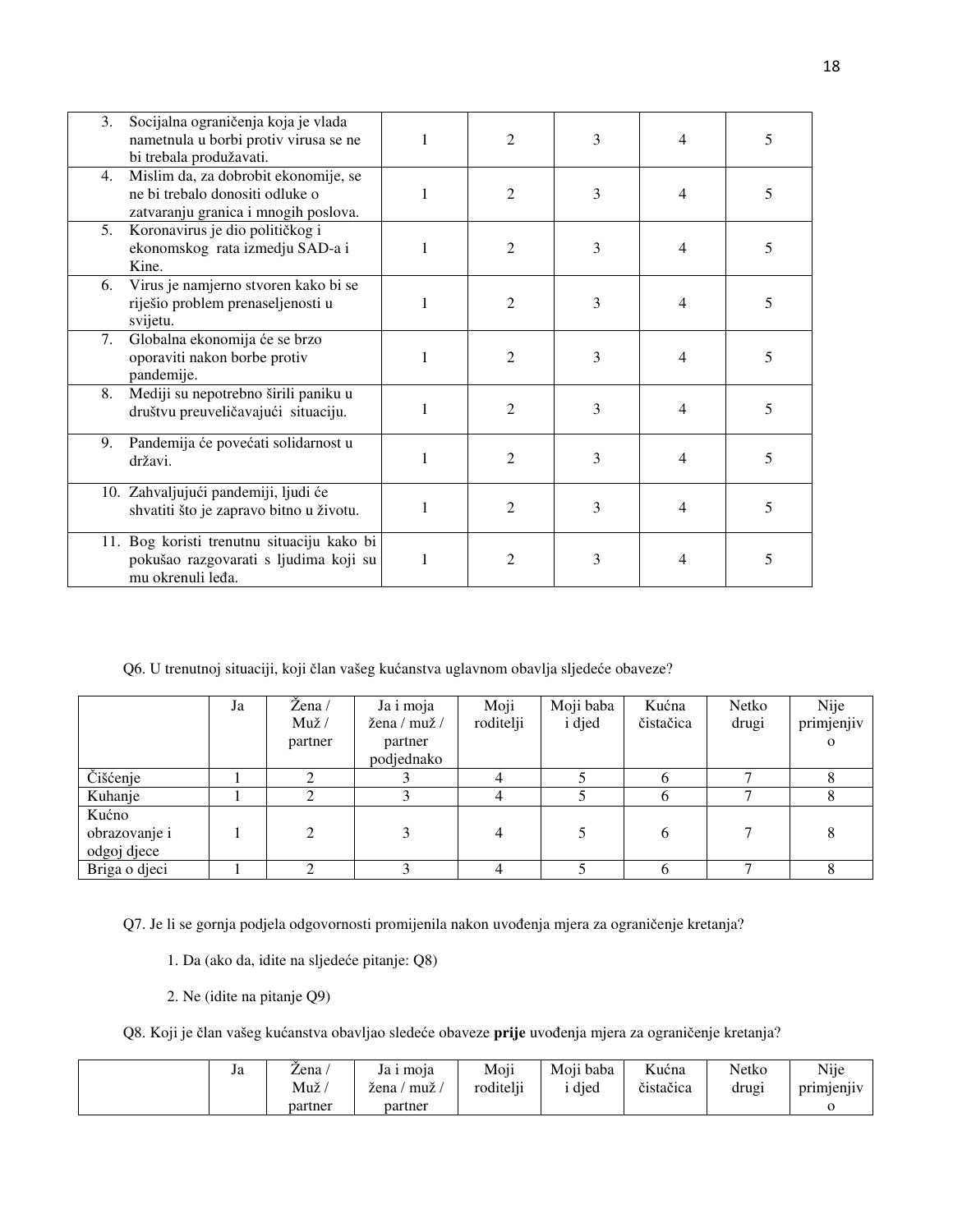|                                       |  | podjednako |  |  |  |
|---------------------------------------|--|------------|--|--|--|
| Čišćenje                              |  |            |  |  |  |
| Kuhanje                               |  |            |  |  |  |
| Kućno<br>obrazovanje i<br>odgoj djece |  |            |  |  |  |
| Briga o djeci                         |  |            |  |  |  |

Q9. Navedite u kojoj se mjeri sljedeće tvrdnje odnose na vas.

|    |                                                                                                                     | Definitivno<br>da | Da             | Teško je<br>reći | <b>Ne</b>      | Definitivno<br>ne |
|----|---------------------------------------------------------------------------------------------------------------------|-------------------|----------------|------------------|----------------|-------------------|
| 1. | Strogo se pridržavam ograničenja koja je vlada<br>nametnula u borbi protiv pandemije.                               | 1                 | 2              | 3                | 4              | 5                 |
| 2. | Nabavio sam odgovarajuće zalihe hrane kako bih<br>mogao dugo ostati kod kuće.                                       | $\mathbf{1}$      | $\overline{2}$ | 3                | 4              | 5                 |
| 3. | Nosim masku dok nisam u kući.                                                                                       | $\mathbf{1}$      | $\overline{2}$ | 3                | 4              | 5                 |
| 4. | U trenutnoj situaciji izbjegavam rukovati se sa<br>ljudima koji nisu članovi mog kućanstva.                         | 1                 | 2              | 3                | 4              | 5                 |
| 5. | Redovno se nalazim sa prijateljima i obitelji van<br>svog kućanstva.                                                | 1                 | 2              | 3                | 4              | 5                 |
| 6. | Redovno pratim informacije i statistike o<br>pandemiji.                                                             | $\mathbf{1}$      | $\overline{2}$ | 3                | 4              | 5                 |
| 7. | Ako bih primjetio simptome koronavirusa,<br>odmah bih kontaktirao odgovarajuću bolnicu.                             | 1                 | 2              | 3                | 4              | 5                 |
| 8. | Cijepio sam se/ planiram se cijepiti.                                                                               | 1                 | $\overline{2}$ | 3                | 4              | 5                 |
| 9. | Trudim se ojačati svoj imunitet tako što se<br>zdravo hranim i bavim se fizičkim aktivnostima.                      | $\mathbf{1}$      | 2              | 3                | $\overline{4}$ | 5                 |
|    | 10. Trudim se redovito šetati ili se baviti drugim<br>aktivnostima na otvorenom.                                    | $\mathbf{1}$      | 2              | 3                | $\overline{4}$ | 5                 |
|    | 11. Uključujem se u dobrotvorne akcije kako bih<br>podržao one koji trebaju pomoć u trenutnoj<br>situaciji.         | $\mathbf{1}$      | 2              | 3                | 4              | 5                 |
|    | 12. Sada više vremena nego prije posvećujem<br>molitvi i drugim vjerskim obredima nego prije.                       | $\mathbf{1}$      | $\overline{2}$ | 3                | 4              | 5                 |
|    | 13. Vjera u Boga mi je pomogla u razdoblju<br>pandemije.                                                            | $\mathbf{1}$      | $\overline{2}$ | 3                | 4              | 5                 |
|    | 14. Tijekom religijskih praznika protekle godine sam<br>se manje pridržavao mjera zabrane kretanja i<br>okupljanja. | 1                 | 2              | 3                | 4              | 5                 |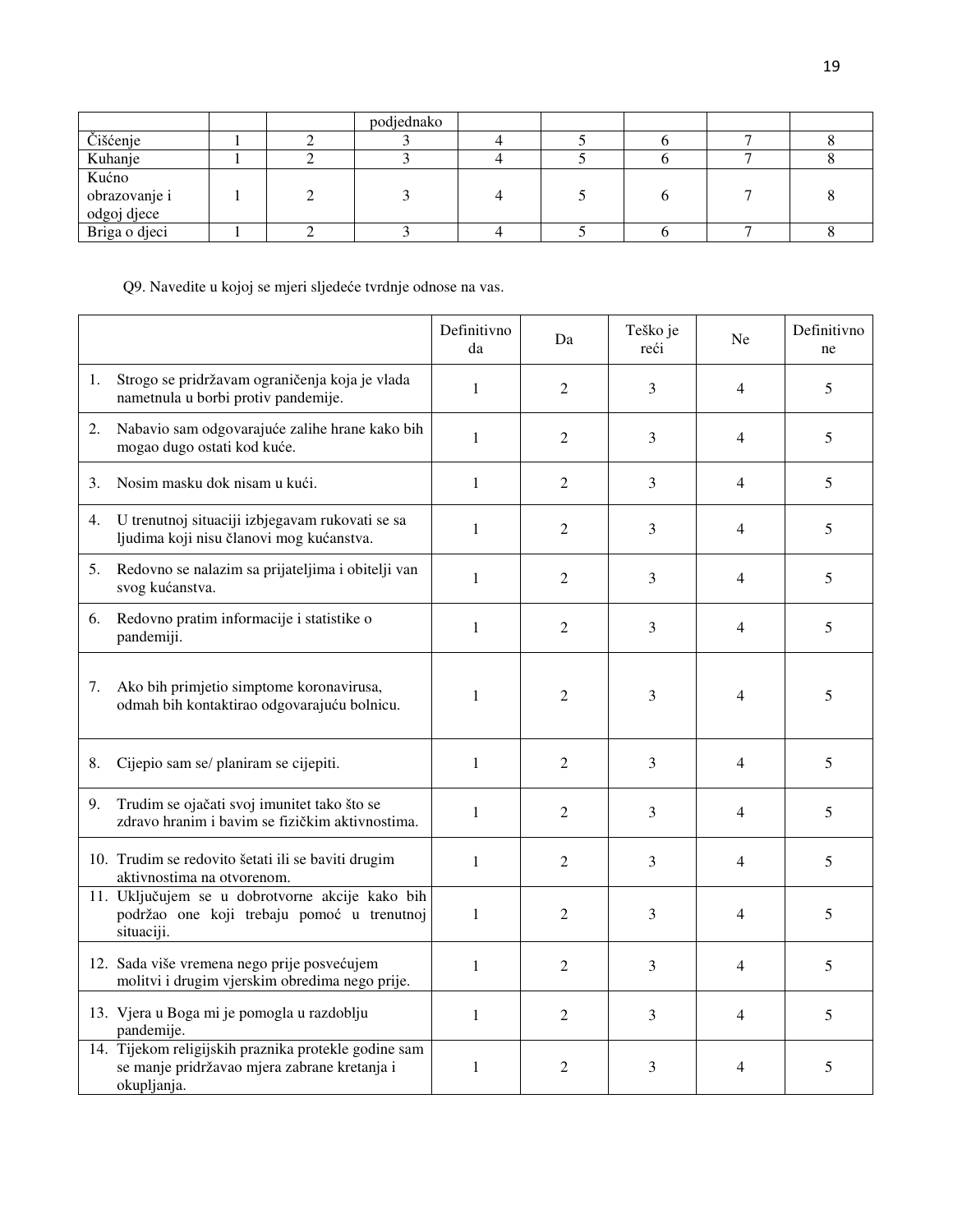#### Q10. koje mjere se slažete sa sljedećim tvrdnjama?

|                                                                                                                | Potpuno se<br>slažem | Slažem se | Teško je reći | Ne slažem se | Uopće se ne<br>slažem |
|----------------------------------------------------------------------------------------------------------------|----------------------|-----------|---------------|--------------|-----------------------|
| Točno znam što učiniti ako primijetim<br>simptome koronavirusa kod sebe ili članova<br>svog domaćinstva.       |                      |           | 3             |              |                       |
| Koronavirus nije ništa drugo već gora vrsta<br>gripe.                                                          |                      |           |               |              |                       |
| Da se ne biste zarazili koronavirusom, dovoljno<br>je često prati ruke i izbjegavati velike nakupine<br>ljudi. |                      |           |               |              |                       |
| Životinje mogu prenositi koronavirus.                                                                          |                      |           |               |              |                       |

#### **Script for obtaining socio-demographic information:**

#### M1. Spol

- 1. Muški
- 2. Ženski
- 3. Ostalo

#### M2. Koja je godina vašeg rođenja? \_\_\_\_\_\_\_\_

M3. Država stalnog prebivališta:\_\_\_\_\_\_\_\_\_\_\_\_

### M3. Koji je vaš najviši stupanj obrazovanja?

- 1. Osnovna škola
- 2. Srednja škola
- 3. Prvostupnik
- 4. Magisterij
- 5. Doktorat

#### M4. Bračni status?

- 1. Samac
- 2. Oženjen/udata
- 3. Razveden/a/rastavljen/a
- 4. Udovac/a

M5. Vjeroispovijest (označite odgocarajuću kategoriju) :

- 1. katolička vjeroispovijest
- 2. pravoslavna vjeroispovijest
- 3. muslimanska vjeroispovijest
- 4. protestanska vjeroispovijest
- 5. agnosticizam
- 6. ateizam
- 7. ostalo:\_\_\_\_\_\_\_\_\_\_\_\_\_\_\_\_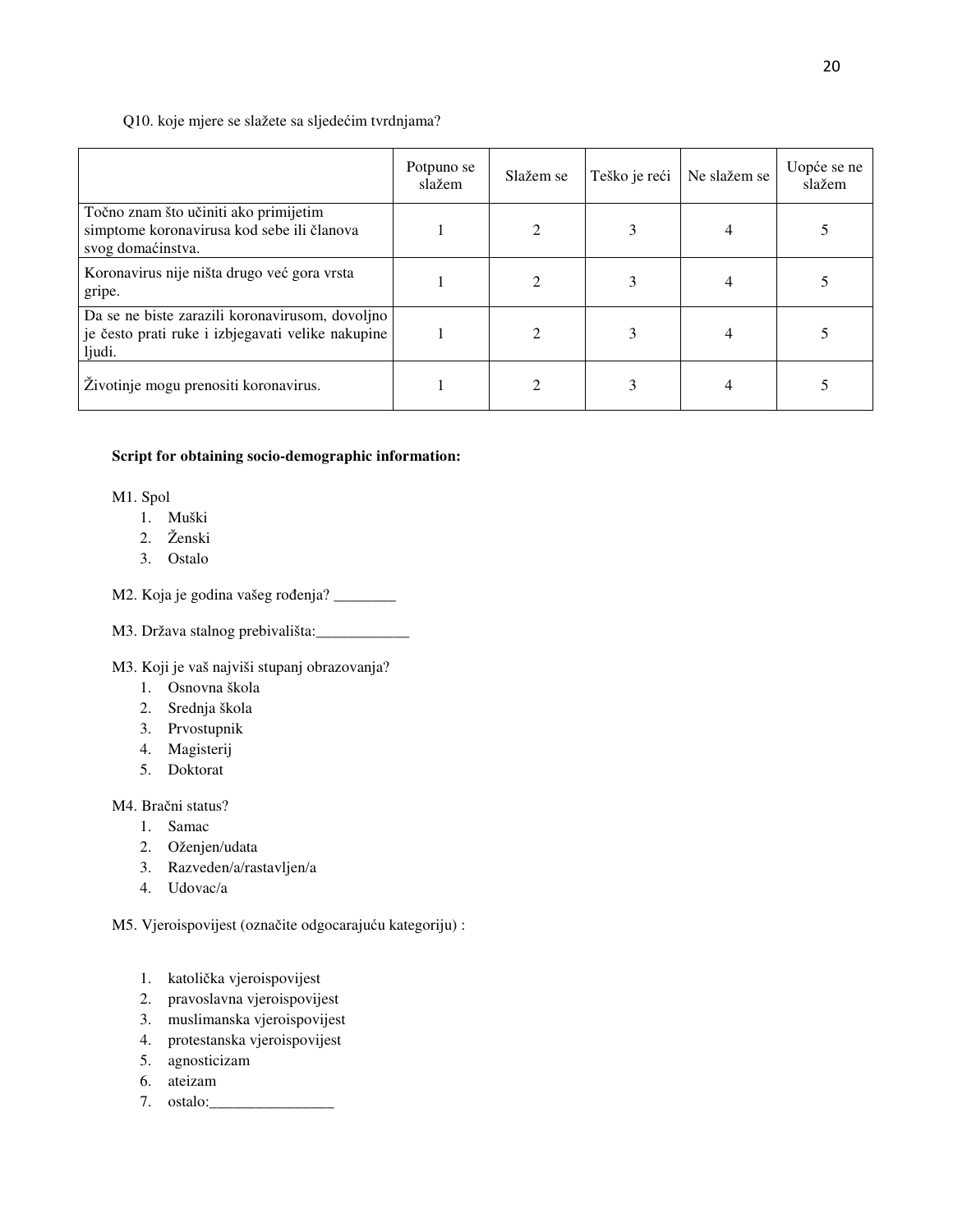M6. Koliko odraslih osoba (uključujuči vas) živi u vašem kućanstvu? \_\_\_\_\_\_\_\_

M6. Koliko djece (ispod 18 godina) živi u vašem kućanstvu? \_\_\_\_\_\_\_\_\_\_\_

M7. Koje je vaše stanje zaposlenja?

- 1. Radim puno vrijeme kao i prije
- 2. Radim puno vrijeme od kuće
- 3. Radim kao i prije ali u kraćim smjenama
- 4. Radim od kuće u kraćim smjenama
- 5. Na godišnjem sam odmoru
- 6. Na neplaćenom sam dopustu
- 7. Nezaposlen/a sam
- 8. U penziji sam
- 9. Student sam
- 10. Drugo (molimo obrazložite)...........................................

M8. U kakvom mjestu živite?

- 1. Selo
- 2. Grad do 19,999 stanovnika
- 3. Grad od između 20,000 199,999 stanovnika
- 4. Grad od između 200,000 499,999 stanovnika
- 5. Grad od preko 500,000 stanovnika

#### M9. Kako ocjenjujete svoje zdravlje?

- 1. Veoma dobro
- 2. Dobro
- 3. Osrednje
- 4. Loše
- 5. Veoma loše

M10. Kako ocjenjujete financijsku situaciju u vašem kućanstvu?

- 1. Veoma dobro
- 2. Dobro
- 3. Osrednje
- 4. Loše
- 5. Veoma loše

M11. Kako će trenutno stanje u zemlji utjecati na financijsku situaciju vašeg kućanstva?

- 1. Situacija će se dosta pogoršati
- 2. Situacija će se pogoršati
- 3. Situacija će ostati nepromijenjena
- 4. Situacija će se malo popraviti
- 5. Situacija će se dosta popraviti
- 6. Teško je reći

M12. Koliko često obično prisustvujete misama ili drugim vjerskim ritualima? (kada niste pod izolacijom)

- 1. Nekoliko puta tjedno
- 2. Jednom tjedno
- 3. 1-2 puta mjesečno